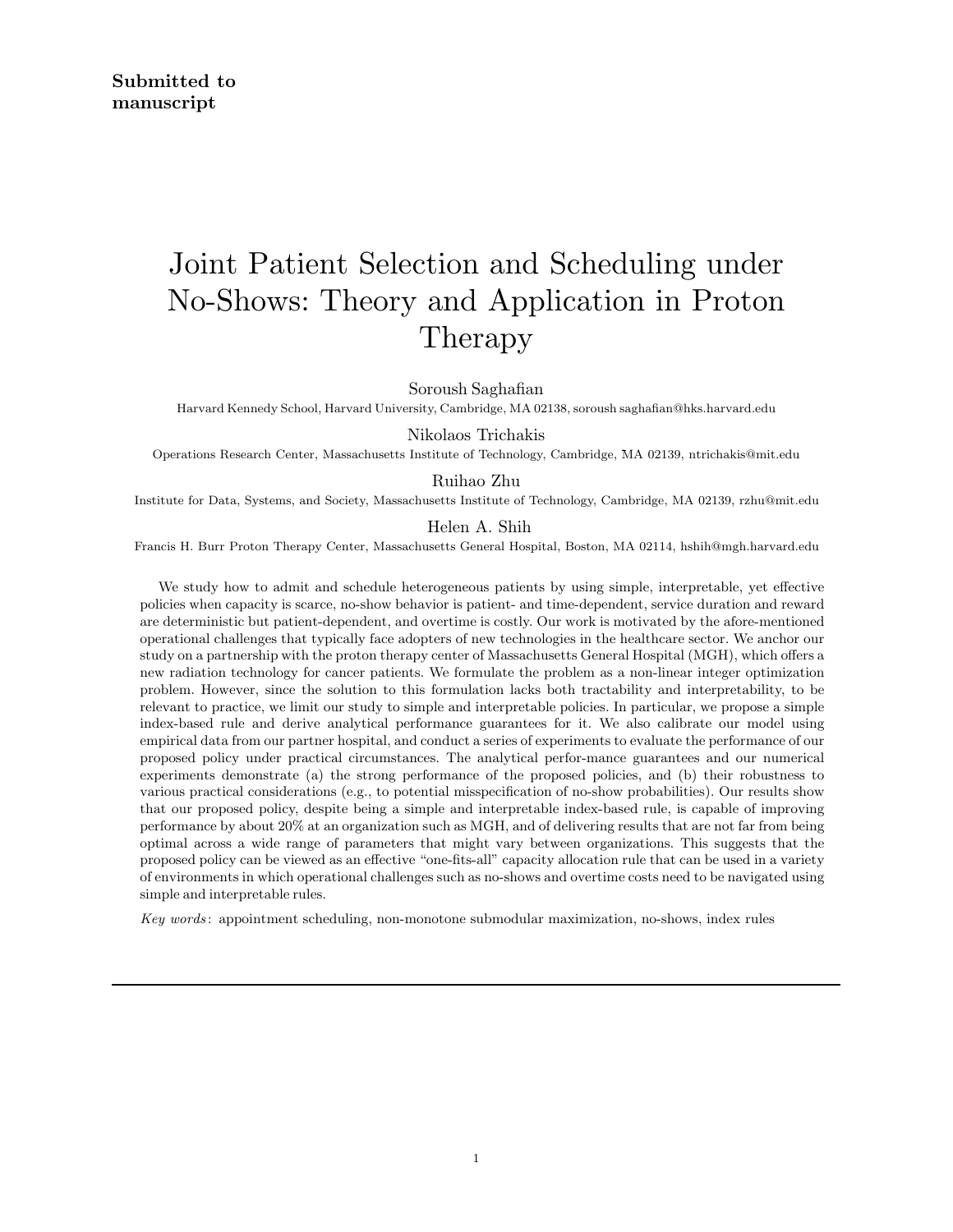# 1. Introduction

Motivation. Adoption of new treatment technologies often enables organizations in the healthcare sector to drastically improve their service quality and generate additional value. At the same time, adoption of such technologies typically requires substantial investments  $(e.g., in new equipment or skilled labor)$ . It is, therefore, crucial for adopters to allocate their new-technology-enabled service to users in a way that makes the best use of their installed capacity. On the surface, this crucial task is facilitated by the ample demand that flocks to adopters. Specifically, due to the advantages that such new technologies offer to users, organizations that adopt them typically face a high demand level compared to the installed capacity. This enables them to be more selective about which users to admit and when to schedule them to receive the service. However, these admission and scheduling decisions are impeded by common practical considerations that often arise in such contexts, most notably no-shows, overtime costs, and the need for interpretable allocation rules.

No-Shows. Users who are scheduled to receive service but do not show up can cause serious problems for adopters of new technologies particularly in light of their elevated opportunity and unused capacity costs. Whereas user's no-show propensity might be reduced by the new technology's higher service quality, it could also be offset by potentially increased scheduling lead times owing to increased demand. The consequences of no-shows is particularly compounded in services in which capacity allocation requires some advance coordination and planning with users, which make it impossible for the adopters to allocate the capacity assigned to a no-show user to a new one. For example, patients accepted to be treated with a new treatment technology need to be contacted in advance, informed, checked for their insurance and other documents, and scheduled for treatment starting a specific date. While waiting for their scheduled appointments, patients might decide to use the old treatment technology instead of waiting longer for the new one, especially if their health condition starts to degrade. Thus, even though capacity is allocated to a patient, s/he might not show up to use it. Furthermore, the lengthy advance planning and coordination that is required to shift the allocated capacity to another patient means that the allocated capacity will be wasted, since last minute replacements are often impossible in practice.

In view of the aforementioned considerations, selecting which users to serve from the set of interested users and when to schedule them to receive the service needs to be decided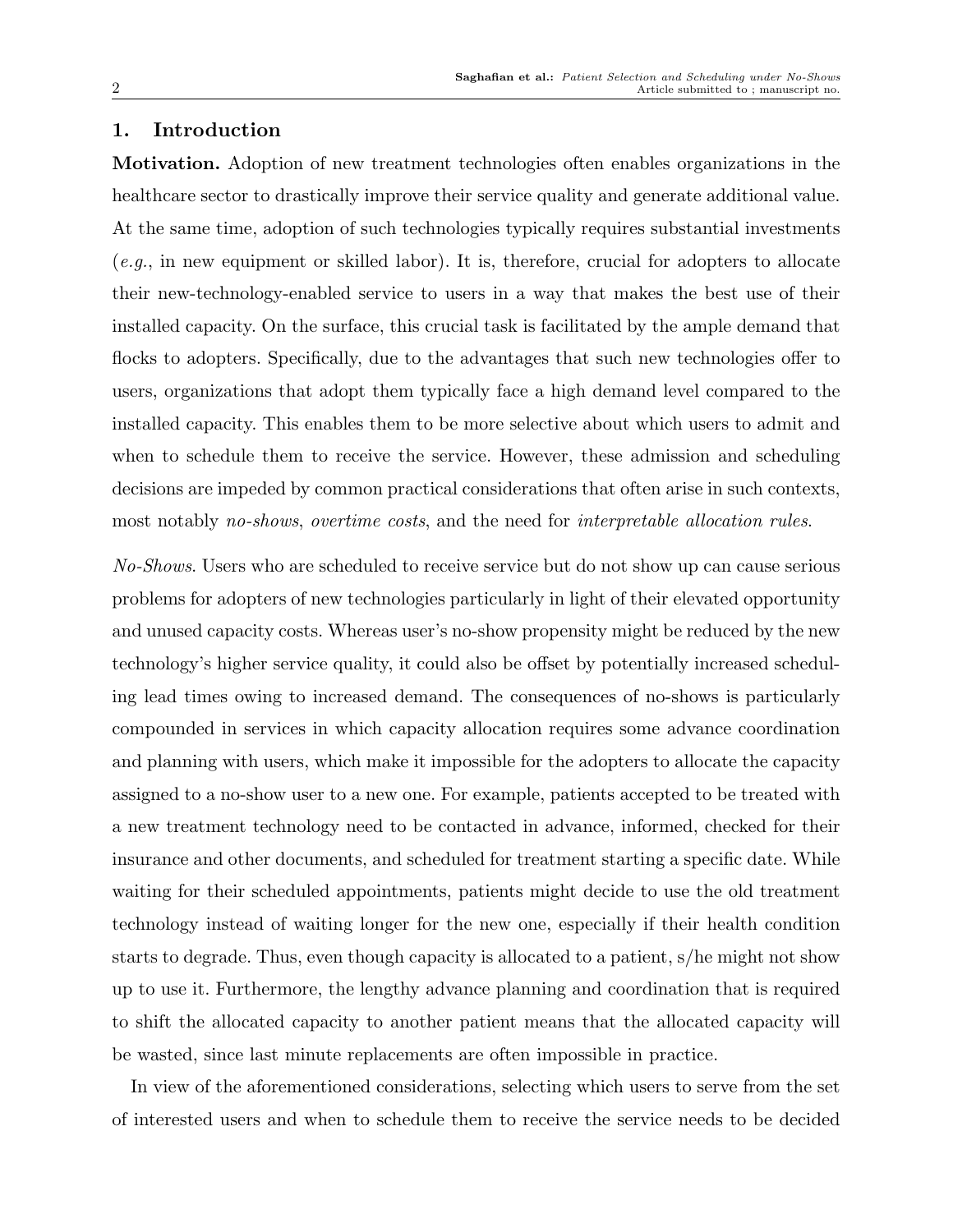upon in a way that accounts for the induced no-show behavior of scheduled users. Of note, accurate predictions of who is likely to "show up" and the related time sensitivities, therefore, can exceedingly help adopters of new technologies to make better allocation and scheduling decisions. However, such accurate predictions are rarely available to adopters, since they deal with a newly introduced technology for which there is not enough data to reliably estimate show-up probabilities. Lack of data availability also impedes the ability to identify important consumer features that can serve as strong show-up predictors.

Overtime Costs. Arguably, the most common approach to compensate for the risk of wasted capacity due to no-shows is overbooking.<sup>1</sup> The flip side of overbooking is that it could lead to overtime operations, which could be costly for the service provider. In particular, for adopters in certain services, access to flexible or slack capacity on demand to cover overtime needs might be limited or very expensive. A hospital offering a new treatment technology, for example, might need to hire additional skilled labor that is knowledgeable about the new treatment, or compensate existing staff for overtime. Therefore, scheduling decisions need to carefully account for potential overtime costs.

Interpretable Allocation Rules. Allocation of scarce, highly valuable resources tends to be contentious in nature as it could have important implications for the allocatees' welfare. Consequently, it is often highly desirable for the allocation rules to be transparent and interpretable, so that they can be easily understood and trusted by the allocatees. This is especially important in sectors such as healthcare, because denying or providing treatment to patients, and sometimes even delaying the treatment for them due a prioritization rule in place, could be a life-or-death related decision (Bertsimas et al. 2013, Saghafian et al. 2014). Therefore, most adopters of disruptive new technologies tend to be reluctant to rely on complex "black-box" type algorithms as their allocation rules, and rather prefer to make use of interpretable and easy-to-implement rules instead.

Our Study. In this paper, we develop a procedure to assist organizations that face the above-mentioned issues with making two interwoven decisions: given a set of heterogeneous

<sup>&</sup>lt;sup>1</sup> Penalizing users who do not show up is often not an effective mechanism, since such penalties cannot be very large due to a variety of regulatory constraints (among others). Thus, even when imposed, such penalties are not large enough to offset the opportunity cost accrued due to unused expensive technology. Moreover, in many non-profit organizations  $(e.g.,)$  some hospitals), there is no tangible financial gain for the service provider that can be gained by imposing a penalty: the wasted capacity simply implies loss of some social good (e.g., treatment that could be offered to a different patient).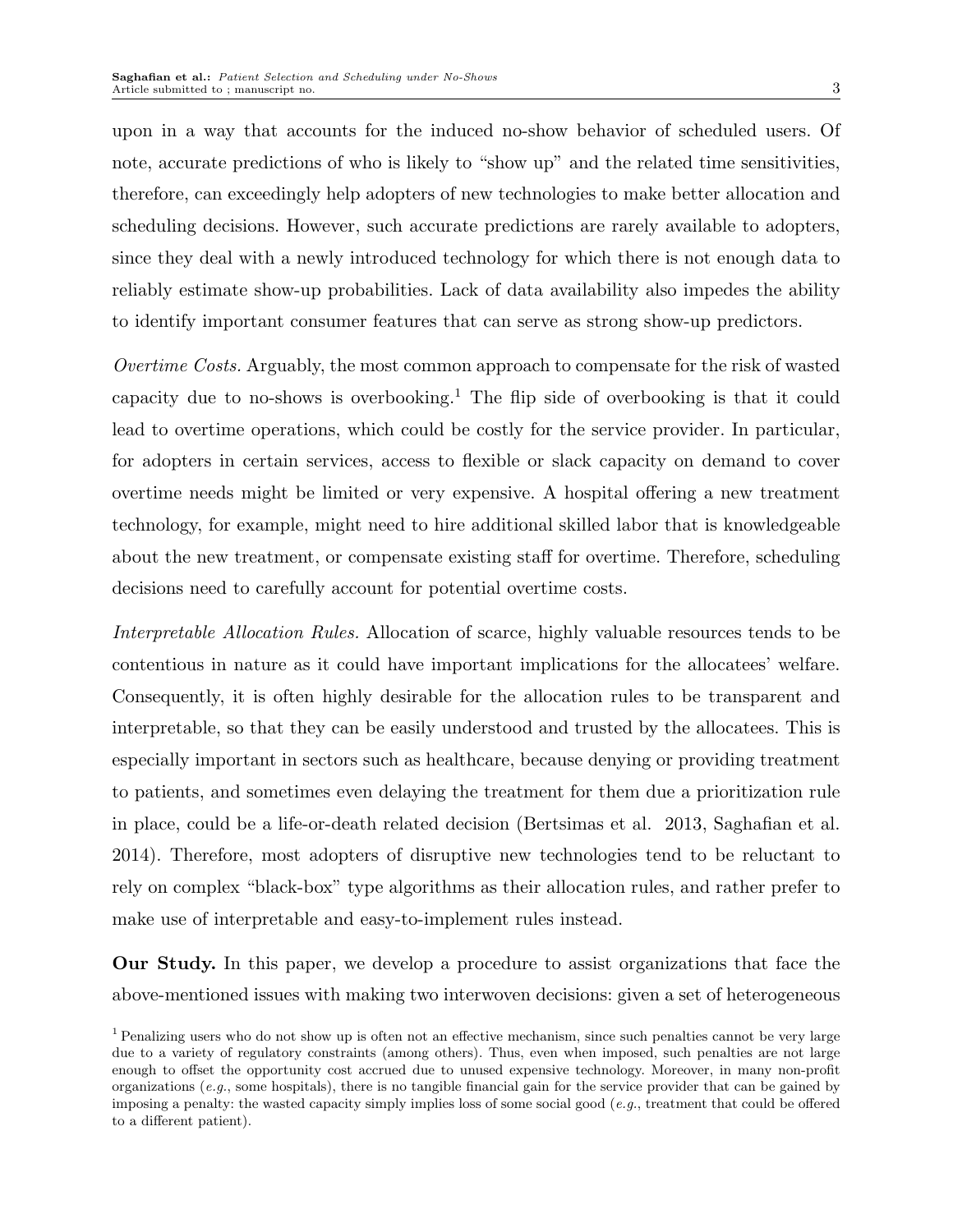users, and some limited service capacity over a time window, (a) who to allocate the scarce capacity to  $(i.e.,$  an admission decision), and (b) for those admitted, when to serve them (i.e., scheduling decisions). Our study of these decisions under the foregoing issues is particularly motivated by the situation at the Proton Therapy center of our partner hospital, Massachusetts General Hospital (MGH).

By using protons rather than x-rays, Proton Therapy offers a superior technology for treating cancer compared to the traditional radiation therapy. Specifically, Proton Therapy offers two important advantages compared to the traditional x-ray-based radiation therapy: (a) more radiation delivered to the malignant tumor, and (b) less radiation delivered to the healthy tissues surrounding the tumor. In addition, Proton Therapy typically causes fewer and less severe side effects such as low blood counts, fatigue, and nausea. Due to these advantages, demand for Proton Therapy among cancer patients is currently extremely high. However, since the technology is relatively new, only a few facilities in the United States currently offer it (including a center at our partner hospital, MGH), and capacity at each of these facilities is fairly limited. Due to this typical high demand-to-capacity ratio, some patients face long service lead times further prolonged by the lengthy insurance approval and proton therapy planning process, in total taking a few (if not many) weeks. Because patients waiting to receive treatment might seek outside options (e.g., traditional radiation therapy), MGH faces costly last minute cancelations  $(i.e.,$  no-shows).<sup>2</sup> Furthermore, compensating for the wasted capacity due to such cancelations through overbooking often translates to significant overtime costs at MGH. Finally, since decisions on who should be accepted to receive treatment via this new technology and when to serve accepted patients are sensitive in nature (e.g., could be a matter of life or death), MGH administrators are reluctant to implement "black-box" rules. Instead, they are in need of allocation rules that can be easily interpreted and described to patients, providers, and stakeholder.

Our Approach. We follow a step-by-step approach. Motivated by the situation at our partner hospital, we start by developing a framework to study joint admission and scheduling decisions for a given set of heterogeneous users under the risk of (a) patient- and

<sup>2</sup> For simplicity, we refer to all last minute cancelations as "no-shows." However, the reader should note that in Proton Therapy there might be several reasons for such cancelations, and some of them can be beyond the patient's discretion not to come. Example for last minute cancelations include medical (e.g., sudden changes in medical conditions indicating a need for more chemotherapy or more time to recover from surgery or chemotherapy) and financial (e.g., a much cheaper or logistically more convenient treatment option becoming available).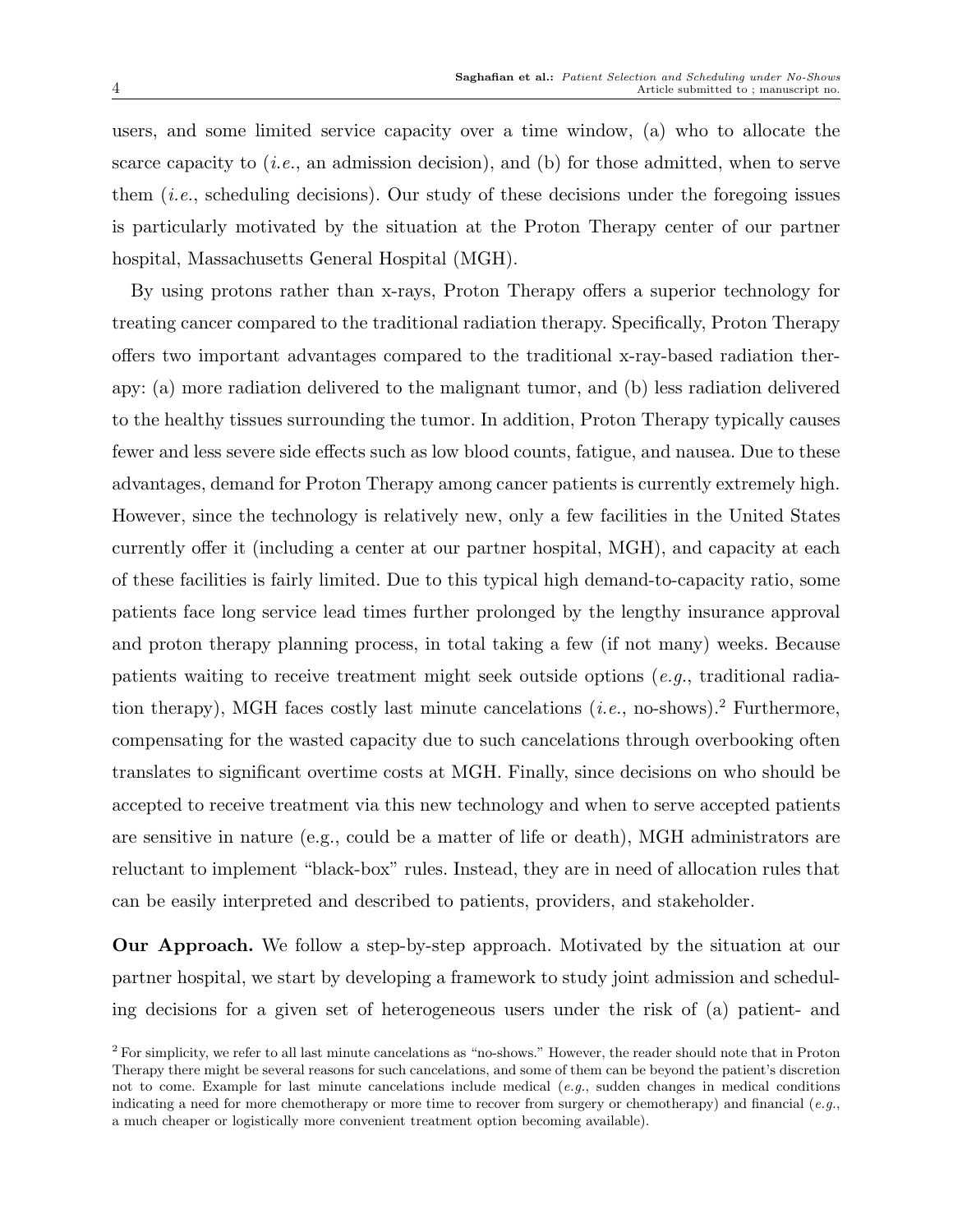time-dependent no-shows, and (b) overtime operations. We then analyze the optimal policy, and find it to be complex and not interpretable for implementation in practice. Thus, as part of our step-by-step approach, we try to first gain an understanding of the complex problem faced by our partner hospital by considering a simplified model that can capture the main trade-offs discussed above. This allows us to develop a simple heuristic rule that is expected to work-well in practice. We then relax some of the simplification assumptions of our model, provide extensions, and make use of simulations calibrated with hospital data to test the performance of the proposed heuristic rule under more realistic scenarios that better represent the complex environment at our partner hospital.

A particular example of our step-by-step approach is the fact that we begin our analysis by gaining insights into the main trade-offs by assuming that each patient only requires one visit. We then relax this assumption and provide an extension by considering more realistic situations in which some patients require multiple (and a heterogenous number of) visits. Finally, we note that hospital administrators need to consider other practical issues that may exist in their practice but do not systematically affect the main trade-offs we study in this paper. For example, some Proton Therapy Centers may prefer to reserve a small portion of their capacity for specific use (e.g., a small block of time of one of their gantry rooms might be reserved for pediatric patients under anesthesia). We highlight that such preferences (a) can be easily incorporated into our heuristic rule<sup>3</sup>, and (b) are relatively case-by-case without any systematic effect on the main driving forces we strive to study.

Our Contributions. Our main contributions can be summarized as follows.

• We develop a simple, interpretable, and easy-to-implement index-base rule that could be used to tackle joint admission and scheduling decisions for heterogeneous users under the risk of patient- and time-dependent no-shows, and overtime operations, faced by various hospitals, including MGH.

• We provide theoretical performance guarantee for our proposed index-based rule. From a technical perspective, our work extends the available results for the Generalized Assignment Problem (GAP). This is because, in contrast to the literature on GAP, we deal with overtime costs, and hence, an integer optimization problem with a nonlinear objective

<sup>3</sup> For example, reserved capacity can be first deducted from the available capacity, and the related patients can be removed from the set of patients awaiting capacity allocation. Our proposed allocation rule can then be used for the remaining patients and capacity.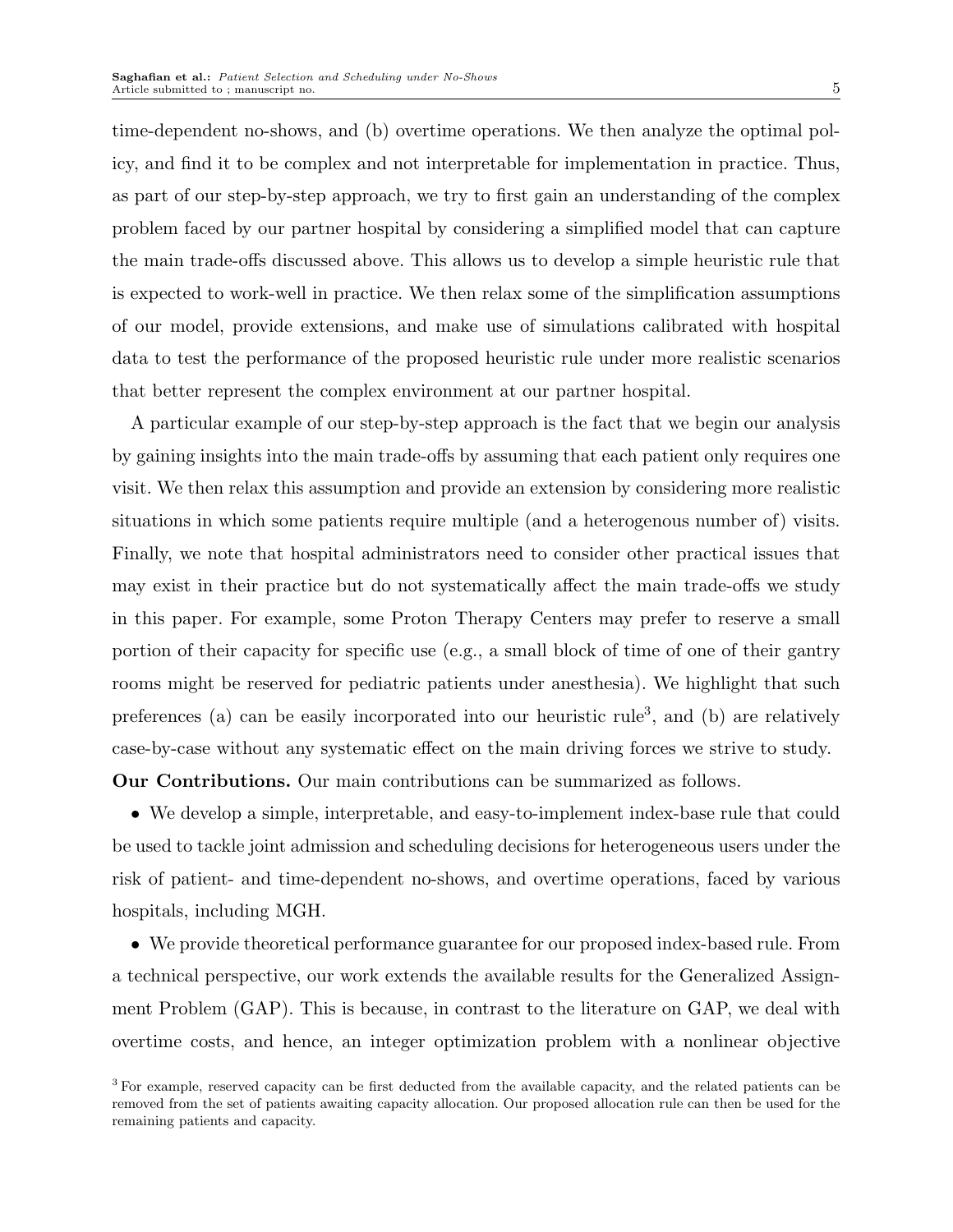function. Another key difference with the available studies on GAP is that we seek to find a policy that is simple and interpretable, can allow for no-shows, and is also robust to potential misspecifications of no-shows.

• We provide simulation-based evidence using hospital data for the effectiveness of our proposed policy. In addition, we find this policy to be robust to input data misspecifications (e.g., patient- and time-dependent no-show probabilities, which are inherently hard to calibrate in practice). Our simulation experiments also reveal that this policy performs well under a wide range of factors that could vary among hospitals. Thus, besides being an easyto-implement and effective policy, our proposed policy can be viewed as a "one-fits-all" rule that can be used in a variety of hospitals.

• Employing machine learning and predictive analytics, we also shed light on patient characteristics and useful learning approaches that can be utilized to effectively predict no-show risks. This can be valuable in practice, since predicting no-show risks and incorporating them in admission and scheduling decisions can yield substantial benefits. Predicting no-show, however, is a challenging task, since no-show risks often depend on a variety of patient characteristics as well as the delay in offering the capacity (i.e., are patient- and time-dependent). Despite this challenge, our machine learning approaches show promising results for predicting no-show risks, and thus, offer new predictive tools that can be implemented in practice.

## 2. Model and Related Studies

We start by developing a simplified model that can capture the main trade-offs discussed in Section 1. In doing so, we take advantage of some of the observations we have made based on collaboration with our partner hospital (one of the authors of this paper is the medical director of Proton Therapy Center of our partner hospital). Before we formally introduce the model, we make three notable observations.

First, as we discuss in more in detail in Section 5, while patients submit their requests/applications in a dynamic manner, patient applications are batched and are reviewed only periodically and with a fixed review cycle (e.g., four weeks). That is, a group of physicians review all the collected patient applications (e.g., medical documents, history, etc.) in the beginning of each cycle and evaluate their suitability for Proton Therapy. Since reviewing applications require extensive evaluations, this makes "online" (i.e., on-the-spot)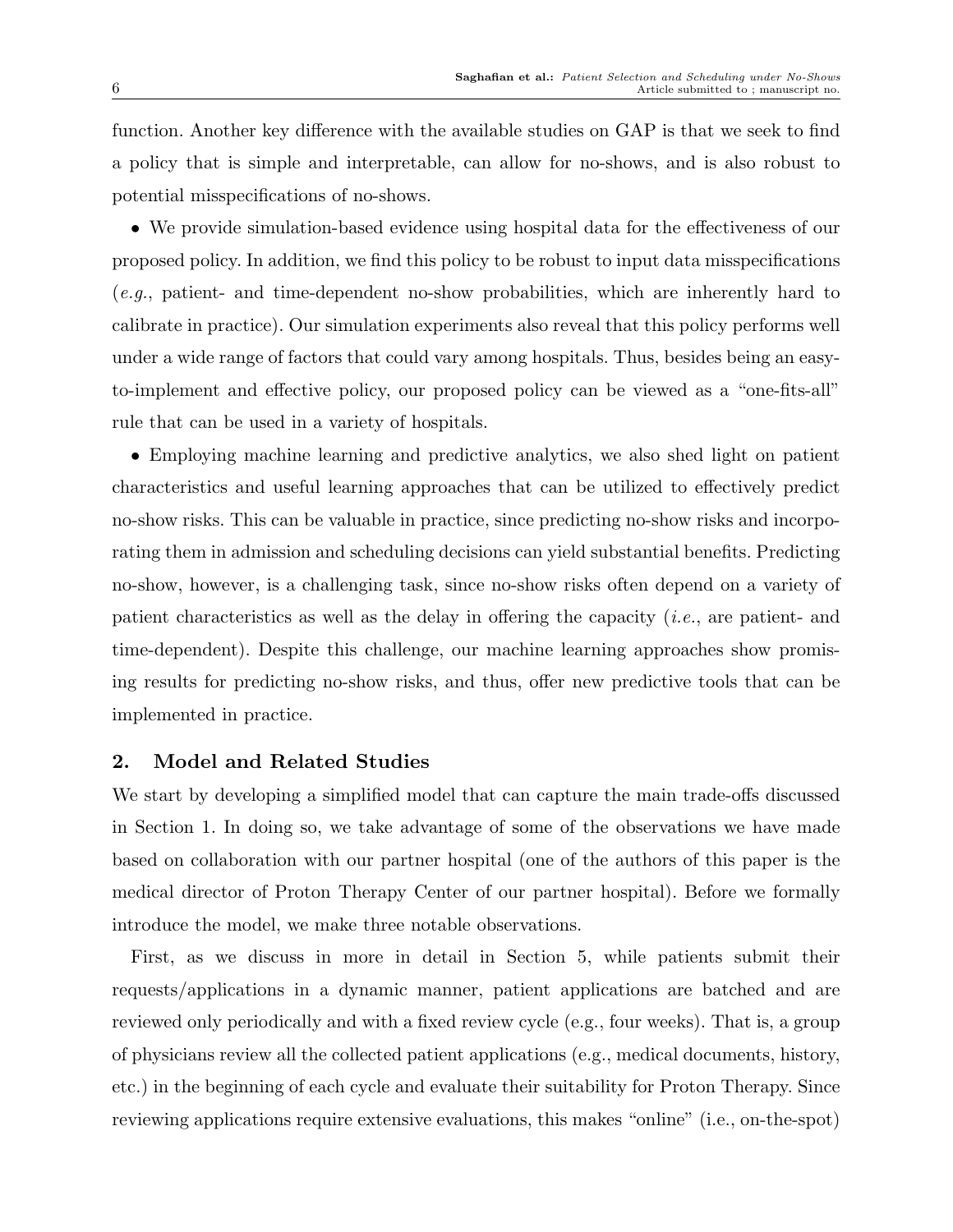decision-making impossible. Instead, the practice involves collecting all the applications and making decisions in an "offline" manner. Once it is decided which patients should be accepted (among those reviewed in that cycle), accepted patients are then scheduled to receive treatment. Those who are reviewed but not accepted (i.e., are rejected) are informed. These rejected patients typically seek other treatment options (e.g., traditional X-ray therapy) and do not apply again, since waiting further can be detrimental. In addition, reviewed applications will not be re-reviewed in another cycle. Thus, decisions made at each review cycle do not have a systematic impact on those of the next review cycle. These facts allow us to focus on studying the problem faced by the practitioners at the beginning of each review cycle in isolation (i.e., as a static problem as opposed to a dynamic one).

Second, as is detailed in Section 5, there are various features in Proton Therapy that prevent assigning capacity that is freed up due to a last-minute no-show to a different patient. For instance, delivering treatment in Proton Therapy requires a physician (e.g., a radiation oncologist) to have enough time to develop a radiation treatment plan along with a dosimetry and medical physics team. In addition, prior to delivering the treatment, multiple other preprocessing steps need to be taken (e.g., clinical determination of region to be treated, quality assurance testing, and peer review of treatment plan, among others). Due to these preprocessing steps, no-shows of scheduled patients almost always result in wasted scheduled capacity. Thus, unlike many other healthcare appointment scheduling studies, we consider a model in which no-shows do not free-up capacity.

Third, we note that no-show probabilities in Proton Therapy mainly depend on when a patient's first visit is scheduled, and are not affected by his/her follow-up visits—if any. That is, once the treatment delivery process for a patient starts, the patient adherence to using subsequent appointments is very high.

With these observations from our partner hospitals in mind, we proceed by developing a simple model that captures the main trade-offs in admitting and scheduling patients. To this end, we start by assuming that each patient requires only one visit. The extension of the results gained to multiple visits is relatively straightforward, and we defer the related discussion and analysis to Section 6.

Consider a facility that has limited capacity to provide some medical service over some future time window that spans  $T$  time periods. A time period could be, for example, one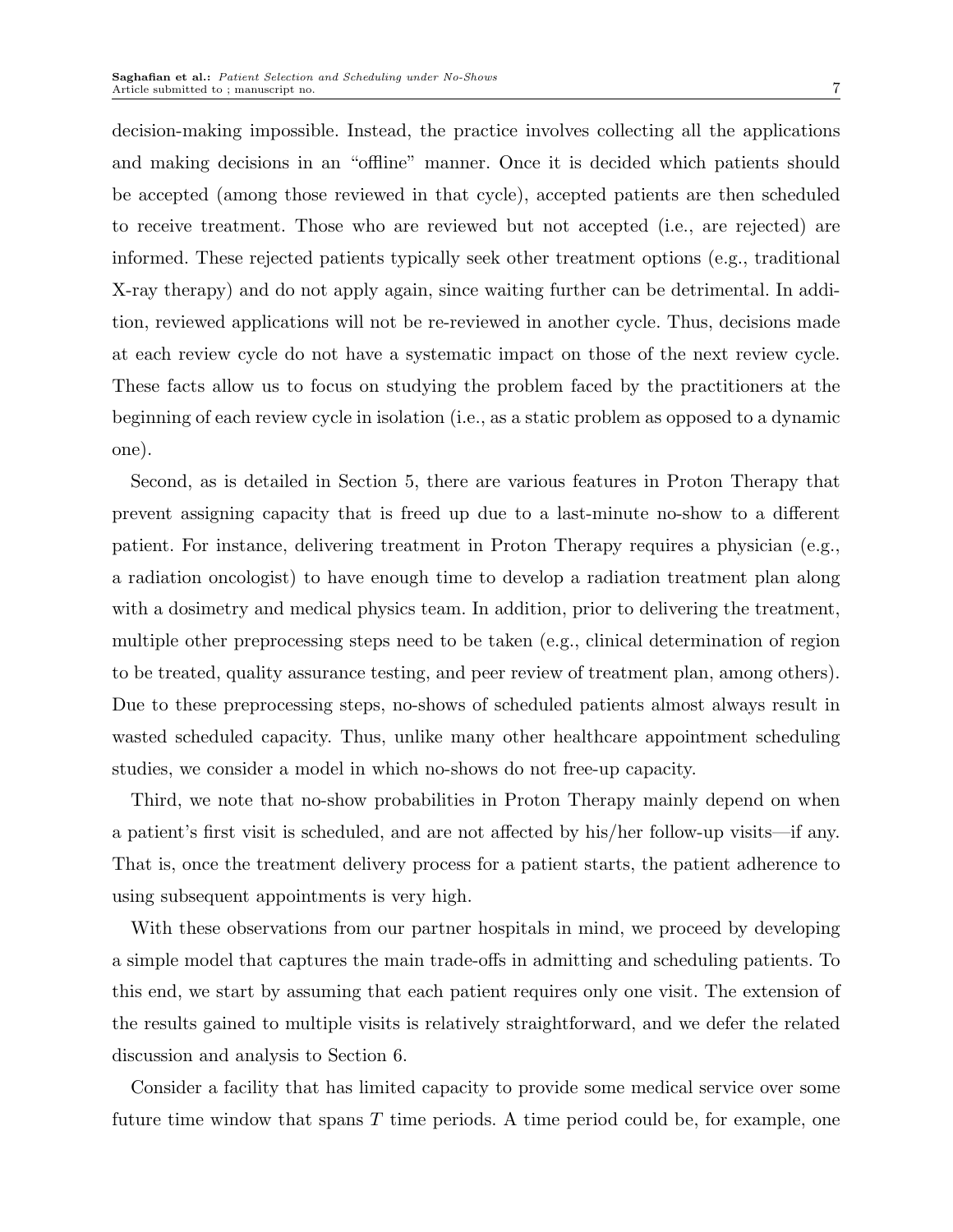day. On each such future time period there are  $C$  available service time slots. If service runs in excess of this capacity, overtime cost is incurred at a rate of  $\theta$  per time slot. Service on each time period cannot run for more than  $\overline{C}$  time slots under any circumstances. These capacity and cost structures reflect that staffing is usually a primary part of expenses for medical services. That is, given that schedules for staffing have to be made ahead of time, the capacity  $C$  should then be understood as the nominal capacity that has been already "paid for" in advance (we hereafter often refer to it as the "soft capacity"), and  $\overline{C}$  as a physical constraint on the available technology and/or a regulatory limit on staffing.

There are N patients who seek to be admitted and scheduled for the service. Each patient belongs to one of K different classes, indexed by  $k \in [K]^4$ . Let  $\lambda_k$  be the number of patients who belong to the kth class. Providing service to a patient of class k requires  $l_k \in \mathbb{Z}$ time slots and generates a reward of  $r_k \geq 0.5$  A patient scheduled to receive service at time period t may or may not show up, depending on the class s/he belongs to  $(i.e.,$  his/her patient characteristics) and the time  $t$  (*i.e.*, the number of periods s/he has to wait to receive the service). Specifically, let  $p_k(t)$  be the probability that a patient of class k shows up for service if scheduled for time period t. The mapping  $p_k : [T] \to [0,1]$  is assumed to be non-increasing to reflect preference for receiving service earlier. Notably, although for a fixed time t no-shows might be subject to individual patient preferences, herein we assume that they are predominantly driven by the patient's class, which reflects common patient characteristics (e.g., medical urgency). Patients who do not show up irrevocably depart the system, and no reward is collected. The parameters  $\{r_k, \lambda_k, l_k, p_k(\cdot)\}_{k=1}^K$  are deterministic, class-dependent, and can be estimated from data. In Section 5, we discuss the calibration of all the model's parameters (via a case study) using data that we have collected from our partner hospital, MGH.

The facility's Decision Maker (DM) needs to choose which patients to admit and when to schedule them. Let  $x_{k,t}$  denote the number of patients of class k scheduled for service at time period t (for  $k \in [K]$  and  $t \in [T]$ ). The *expected reward* to be collected by providing service at time period  $t$  is

$$
\sum_{k \in [K]} p_k(t) r_k x_{k,t},\tag{1}
$$

<sup>&</sup>lt;sup>4</sup> For any positive integer Z, we denote the set  $1, 2, \ldots, Z$  with [Z].

<sup>&</sup>lt;sup>5</sup> In practice, these reward parameters are estimated using a variety of medical factors that determine the suitability of treatment for the patient. See Section 5, where we discuss in detail estimation of rewards and other parameters of our model.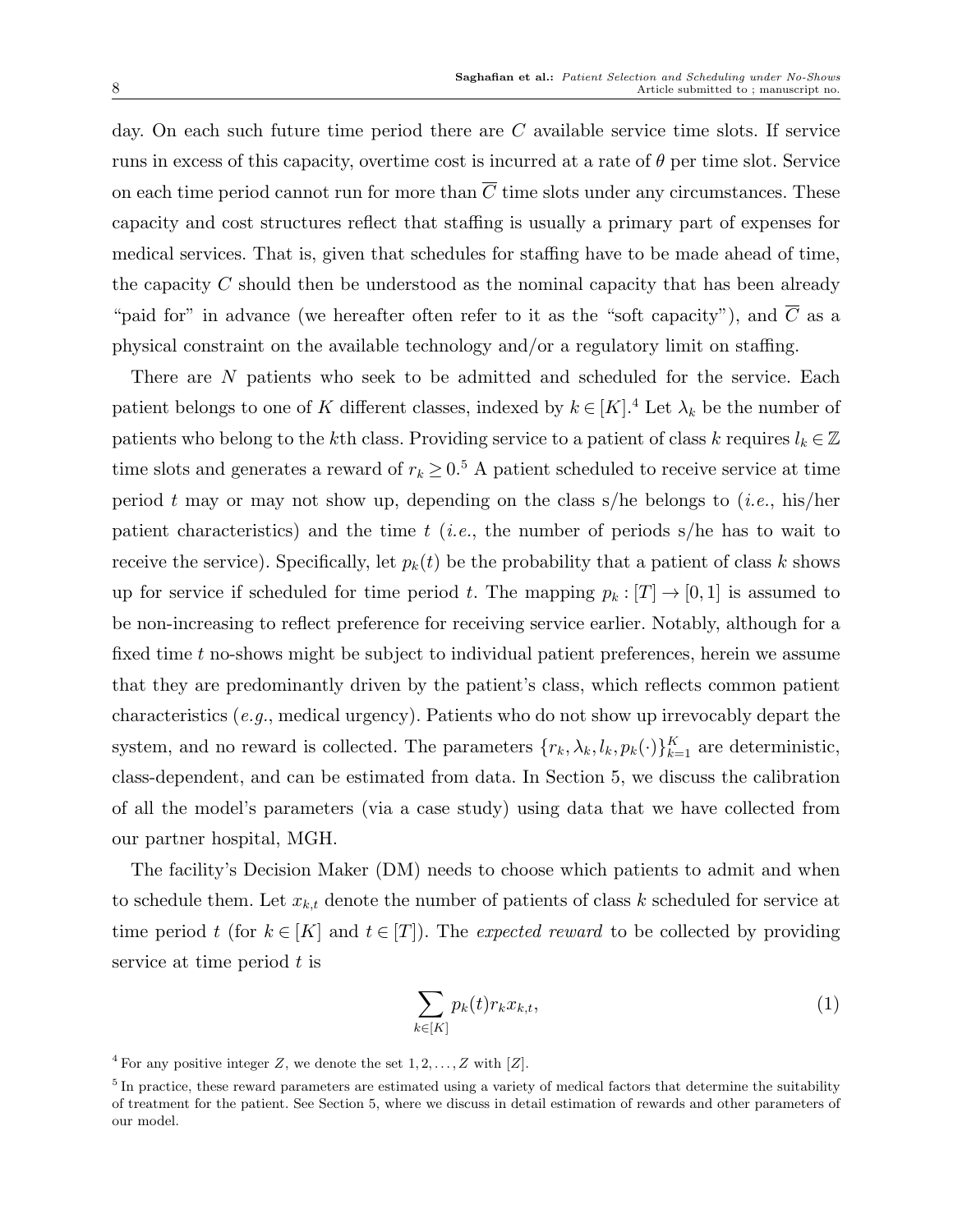and the expected overtime cost to be incurred at time period t is

$$
\theta \mathbb{E}\left[\sum_{k \in [K]} \text{Binomial}\left(x_{k,t}, p_k(t)\right)l_k - C\right]^+,
$$
\n(2)

where  $[\cdot]^+$  = max $\{\cdot, 0\}$  and Binomial $(\chi, \zeta)$  is a binomial random variable with parameters (number of trials, success probability) =  $(\chi, \zeta)$ . The *expected profit* to be made at time period t is the difference between the expected reward and the expected overtime cost. To introduce some notation for ease of presentation, let  $G_t: \mathbb{Z}^K \to \mathbb{R}$  map the numbers of patients of each class scheduled for service at time period  $t, x_{1,t}, \ldots, x_{K,t}$ , into the expected profit for that time period, i.e.,

$$
G_t(x_{1,t},...,x_{K,t}) := \sum_{k \in [K]} p_k(t)r_k x_{k,t} - \theta \mathbb{E} \left[ \sum_{k \in [K]} \text{Binomial}(x_{k,t}, p_k(t)) l_k - C \right]^+.
$$
 (3)

Similarly, let  $G: \mathbb{Z}^{KT} \to \mathbb{R}$  map all patient admission and scheduling decisions,  $x =$  ${x_{k,t}}_{k\in[K],t\in[T]}$ , into the DM's expected profit, *i.e.*,

$$
G(\boldsymbol{x}) := \sum_{t \in [T]} G_t(x_{1,t}, \dots, x_{K,t}). \tag{4}
$$

The DM's problem is to make joint patient admission and scheduling decisions so as to maximize the expected profit. It can be formulated as the following nonlinear integer optimization problem

$$
maximize \tG(\boldsymbol{x}) \t\t(5)
$$

subject to 
$$
\sum_{t \in [T]} x_{k,t} \leq \lambda_k \qquad \forall k \in [K]
$$
 (6)

$$
\sum_{k \in [K]} l_k x_{k,t} \leq \overline{C} \qquad \forall t \in [T]
$$
\n(7)

$$
x_{k,t} \in \{0, 1, \dots, N\} \qquad \forall k \in [K], \forall t \in [T], \tag{8}
$$

with variable  $x \in \mathbb{Z}^{KT}$ .

Because G is a nonlinear, complex function, solving the optimization problem  $(5) - (8)$ is intractable for even moderate problem sizes. However, even if exact solutions to this problem were attainable, they would be of limited practical relevance due to lack of interpretability. In particular, a patient admittance approach that uses optimization problems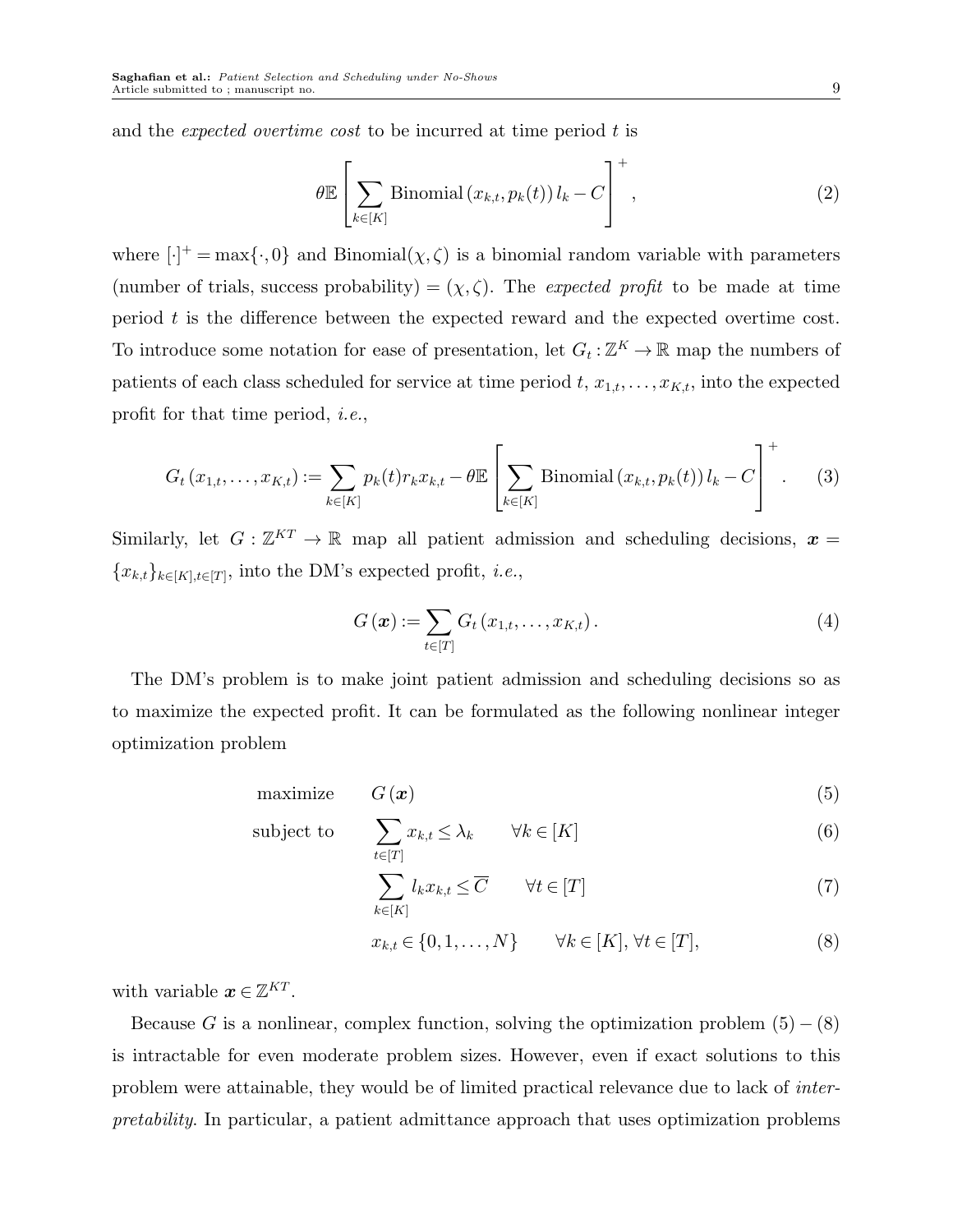such as  $(5) - (8)$  operates essentially as a "black-box" that is nearly impossible to explain to or communicate with patients and/or physicians. Indeed, as noted in the Introduction, interpretability of admission and scheduling rules in utilizing a new technology is highly desirable in practice, if not necessary.

In addition to interpretability, our goal is to devise a policy with the following desiderata. First, to be implementable in practice, the policy needs to be computationally efficient and scalable in order to accommodate large-scale problem instances. Second, the policy needs to provably perform well, *i.e.*, have analytical *performance guarantees* vis-a-vis the optimal value of problem  $(5) - (8)$ . Finally, because it is often hard to accurately calibrate no-show probabilities (e.g., due to lack of large-scale data caused by the fact that the technology is new and has not been offered for a sufficiently long-period of time), the policy's performance needs to be robust against potential misspecification of no-show probabilities.

To achieve our goal, we focus our attention on devising index policies that allow for making joint admission and scheduling decisions. By design, and owing to their simplicity, index policies are both interpretable and scalable. In the analysis that follows, we derive an index policy that also enjoys analytical performance guarantees, is robust against potential misspecification of no-show probabilities, and performs very well in numerical experiments calibrated with data from our partner hospital. Prior to doing so, however, we first briefly review the studies that are related to our work.

#### 2.1. Related Studies

Owing to their pervasiveness and ubiquitous use in service operations, scheduling techniques have been studied in a large body of the literature. Herein, we make no attempt to survey the literature, but rather focus on papers that are closest to ours.

Healthcare Operations. Patient scheduling under no-shows has received a lot of attention in healthcare operations. Cayirli and Veral (2003) and Gupta and Denton (2008) provide a broad literature review of some earlier works in this stream. Most of the existing studies on patient scheduling under no-shows consider only homogeneous no-show probabilities (Kaandorp and Koole 2007, Hassin and Mendel 2008, LaGanga and Lawrence 2012). In Luo et al. (2012), the authors consider a patient scheduling problem with noshows and service interruptions. Feldman et al. (2014) studies the inter-day appointment scheduling problem with homogeneous patients under no-shows and patient preferences.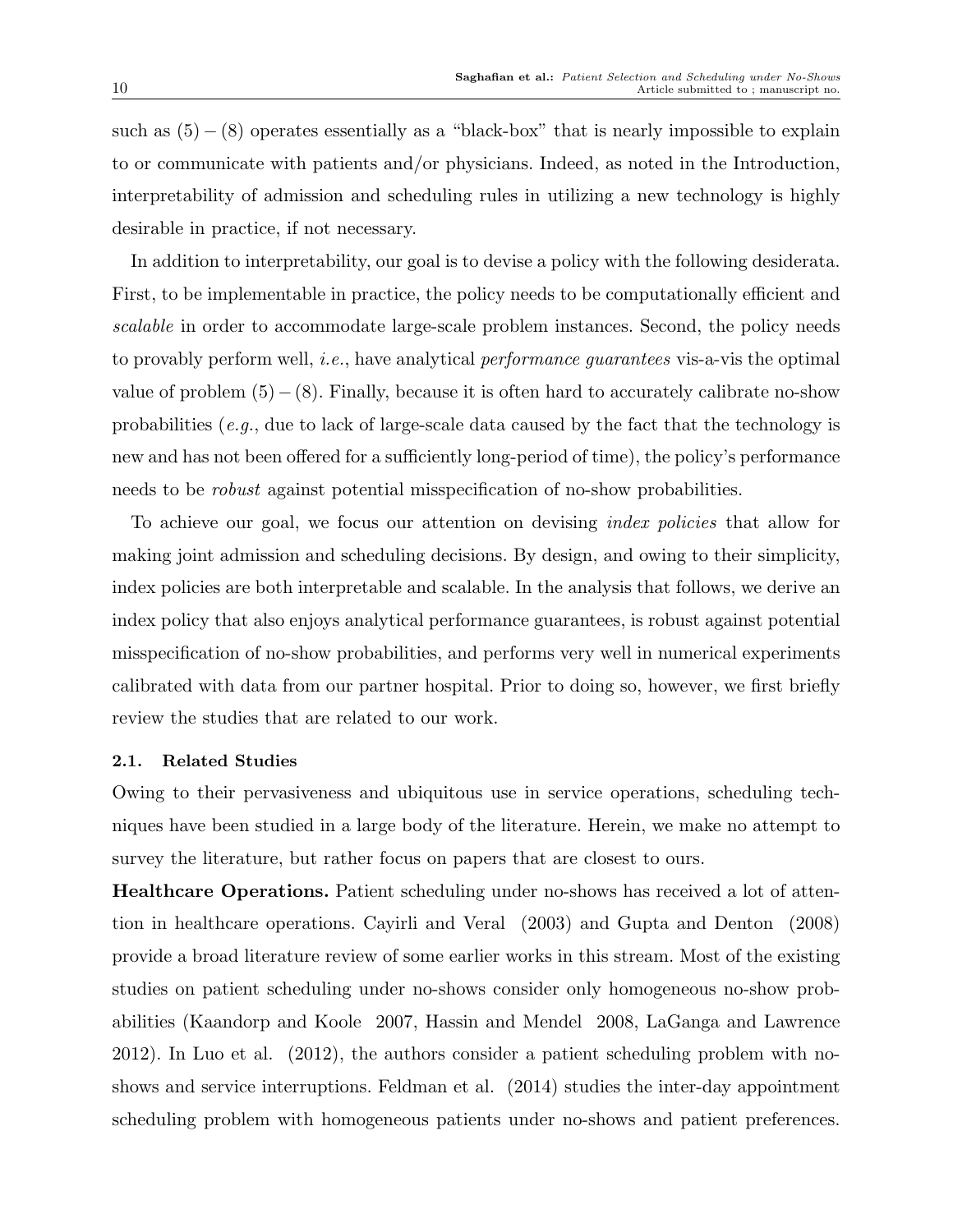Because the general problem is computationally intractable, they provide an optimal policy for the static model, and propose a heuristic solution for the dynamic model. The key difference of our approach is that we seek to derive interpretable index policies with performance guarantees.

Another different but closely related problem is scheduling of jobs with time varying status, motivated by disaster response scenarios (Argon et al. 2008, Chan et al. 2013). Different from these studies, we consider overtime costs and derive performance guarantees, alongside a robustness analysis. Master et al. (2016) considers a discrete time, multi-server system with jobs whose values decay as time elapses. Because the problem is intractable, they propose and analyze the performance of several approximation algorithms. Our model is closely related to that of Master et al. (2016), but with several notable differences; we consider overtime operations as well as multiple capacity constraints, which introduce new challenges as one needs to simultaneously and carefully balance profit generation and capacity consumption.

Other related studies within the healthcare operations literature include Patrick et al. (2008), Wang and Gupta (2014), Helm and Van Oyen (2014), Diamant et al. (2018), Saghafian et al. (2019), and Saure et al. (2020). Patrick et al. (2008) designs approximate dynamic programming method to schedule patients with different priorities to a diagnostic facility in a public health-care setting. Wang and Gupta (2014) studies nurse staffing with heterogeneous absenteeism (no-shows). Helm and Van Oyen (2014) considers the problem of assigning elective patients with different rewards to different hospital units under capacity constraints. Diamant et al. (2018) develops a dynamic model of patient scheduling with rewards and no-shows in which a clinic assigns patients to an appointment day but delays the decision of which assessments patients undergo until it is observed who arrives. Saghafian et al. (2019) studies the problem of assigning patients admitted through the ED to hospital inpatient units, where patients have different rewards, waiting costs, and service needs (capacity use). Saure et al. (2020) studies the problem of scheduling multi-priority, multi-class patients with random service duration.

Finally, for other studies related to patient scheduling with time-dependent no-shows, we refer to Kong et al. (2019), Liu et al. (2009), Zeng etl. (2010), Begen and Queyranne (2011), Zacharias and Pinedo (2013), Zacharias and Yunes (2019) and the references therein. These studies are, however, mainly motivated by medical appointments in which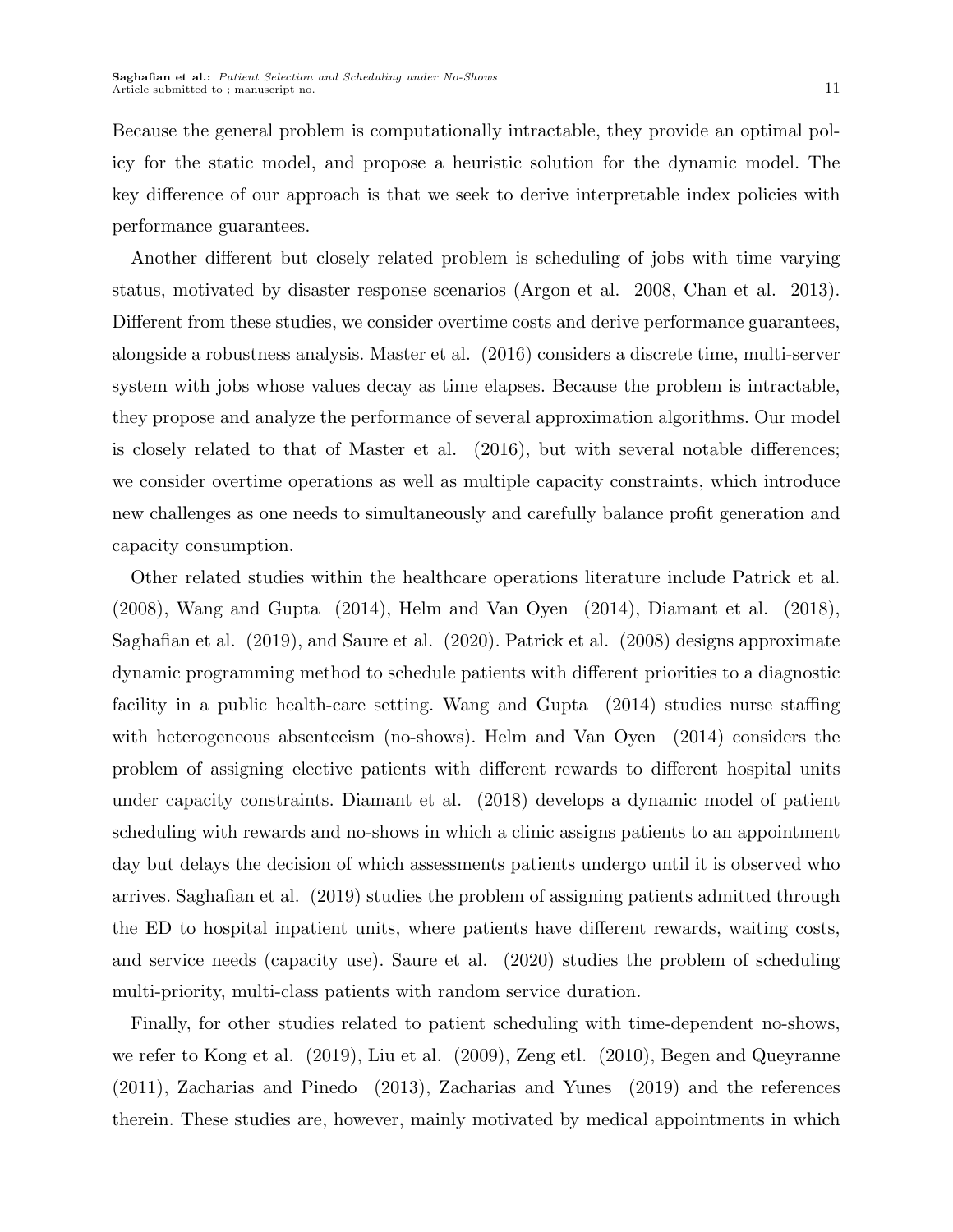(a) there is a single patient type  $(e.g., Liu$  et al.  $(2009), Begen$  and Queyranne  $(2011),$ Zacharias and Yunes (2019)), and (b) admission is rather exogenous and does not play an important role (e.g., appointments of a primarily care physician (Zeng etl. 2010, Zacharias and Pinedo 2013)). As noted before, our focus in this study is on joint admission and scheduling decisions among a pool of heterogenous potential users, and we are motivated by settings in which the scarce capacity of a new technology  $(e.g., \text{ proton therapy})$  needs to be allocated to appropriately selected users at appropriate times.

Generalized Assignment Problem. When the overtime cost is large enough and overbooking is always detrimental, our problem reduces to maximizing reward, and hence, becomes closely related to the Generalized Assignment Problem (GAP) (Chekuri and Khanna  $2006$ , Fleischer et al.  $2006$ , Feige and Vondrák  $2006$ ). Computing the optimal solution for GAP is in general NP-hard, but efficient approximation schemes exist. Fleischer et al. (2006) proposes an  $\frac{e-1}{e}$ -approximation algorithm to solve the problem. Feige and Vondrák (2006) further improves the approximation ratio to  $\left(\frac{e-1}{e} + \epsilon\right)$  for some  $\epsilon > 0$ . However, both of them require exponential preprocessing time (for the value oracle) and complicated rounding techniques. Cohen et al. (2006) also proposes an efficient combinatorial local search algorithm to solve the problem to a worse  $(\frac{1}{2} - \epsilon)$ -approximation.

A key difference between our study and the literature on GAP is that we deal with overtime costs, and hence, an integer optimization problem with a nonlinear objective function. Another key difference with the aforementioned studies is that we seek to find a policy that is simple and interpretable, can allow for no-shows, and is also robust to potential misspecifications of no-shows. As noted earlier, these features are typically important for adopters of new technologies, and our focus on them is particularly motivated by the situation at our partner hospital.

Submodular Maximization under a Knapsack Constraint. When the overtime cost is moderate, overbooking may be profitable. In that case, as we will see, the objective function of our problem can be approximated by a (non-monotone) submodular function, and thus, relates to the problem of submodular maximization under a knapsack constraint. For monotone submodular maximization under a knapsack constraint, a simple marginal reward/weight with a fixed scheme is a  $\frac{e-1}{2e}$ -approximation (Khuller et al. 2019, Krause and Guestrin 2005, Thibaut Horel 2015). This technique combined with a preprocessing step, which conducts an exhaustive search of all feasible solutions with small cardinality,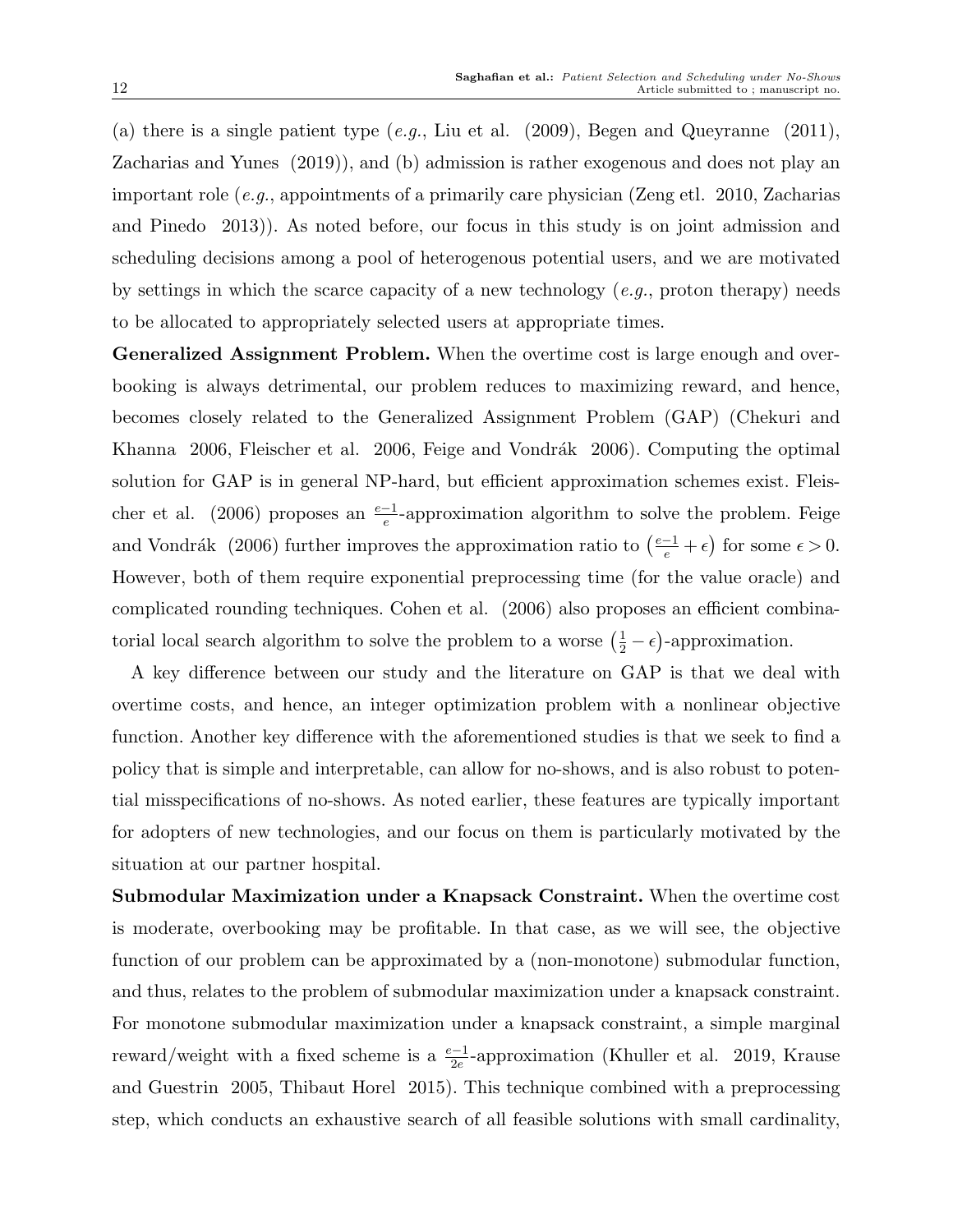can further improve the approximation ratio to  $\frac{e-1}{e}$ . Nevertheless, this is impractical in our case as it can drastically increase the computational cost given the large number of patients. For non-monotone submodular maximization under a knapsack constraint, Lee et al. (2009) proposes a  $\frac{1}{5} - \epsilon$ -approximation algorithm, and Kulik et al. (2013) develops a randomized  $\frac{1}{e} - \epsilon$ -approximation. Similarly, Feige et al. (2011) presents approximation algorithms with approximation ratios ranging from  $\frac{1}{4}$  to  $\frac{1}{2}$ . However, these algorithms are not suitable for our problem as they typically involve a sophisticated rounding technique, and thus, severely lack interpretability and transparency.

Treatment Planning in Radiation Therapy. Several papers in the literature address appropriate design of treatment plans in radiation therapy. For this stream of research, we refer interested readers to Bortfeld et al. (2008), Chan and Misic (2013), and the references therein. Treatment plans are, however, designed once the decision to allocate the capacity to the patient is made. Thus, our work differs from this stream of literature in that we focus on the more strategic level decisions of capacity use (admission and scheduling) as opposed to the operational level decisions related to the design of treatment plans for admitted patients.

## 3. The MAX-RATE Admission and Scheduling Policy

In this section, we describe our proposed joint admission and scheduling policy, which we term MAX-RATE policy. This policy is a dynamic index-based rule that prioritizes classes and sequentially assigns available slots to patients from the prioritized class.

At a high level, the policy works as follows. It sweeps through the time periods in ascending order,  $t = 1, \ldots, T$ , and for each of them it sequentially schedules patients following an index rule. The index is class-specific and is based on an approximation of the incremental expected profit of scheduling a patient from each class, which is dynamically updated to reflect the remaining capacity and the expected overtime. Specifically, as formally described in Algorithm 1, for each time period t, the MAX-RATE policy observes  $\lambda_{k,t}$ , the period's number of remaining patients in class  $k$  ( $\lambda_{k,1}$  is initialized to  $\lambda_k$ , *i.e.*, line 3 of Algorithm 1), and keeps track of the running expected and maximum total service duration,  $C'$  and  $C''$  (both initialized to 0 at the beginning of each time period, *i.e.*, line 5 of Algorithm 1). Using  $C'$ , it first computes the following index for time period  $t$  and each patient class  $k$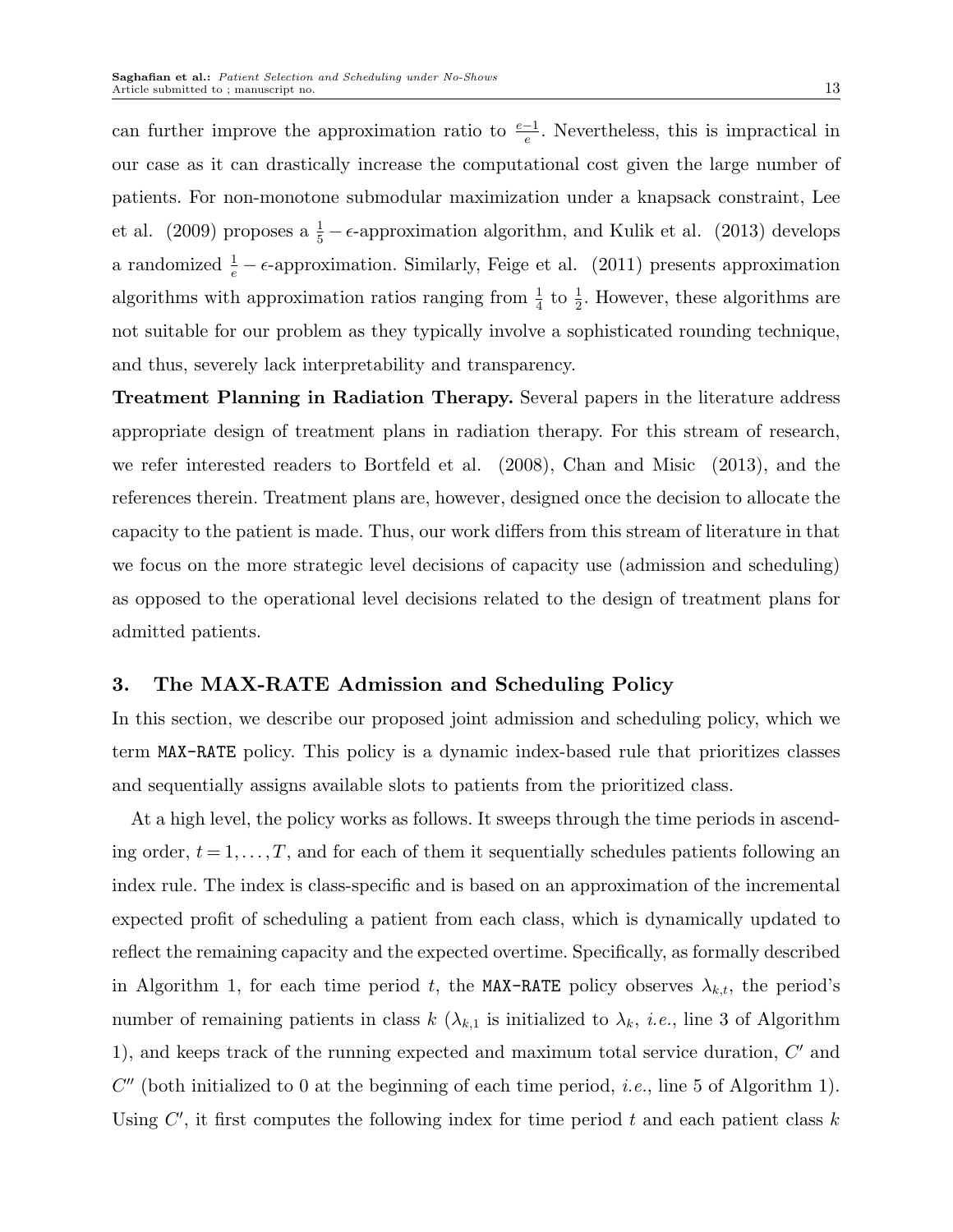that has remaining patients (*i.e.*, line 7 of Algorithm 1. Here, the notion  $\mathbb{I}\{\cdot\}$  denotes the indicator function.)

$$
k\text{th class index} := \frac{p_k(t)r_k}{l_k} - \theta \left( \frac{[C' + p_k(t)l_k - C]^+ - [C' - C]^+}{l_k} \right),
$$

and then schedules a patient from the class with the highest index value. This process runs until either the hard capacity constraint is met or scheduling any additional patient yields a negative index (*i.e.*, lines 8 and 9 of Algorithm 1). Finally, the algorithm compares the expected total profit of the selected patients against the expected profit of the single most profitable patient and picks the one with higher expected reward (i.e., lines 14 and 15 of Algorithm 1).

#### Algorithm 1 MAX-RATE policy

1: **input:** The patient classes  $\{r_k.\lambda_k, l_k, p_k(\cdot)\}_{k\in[K]}$ , the unit overtime cost  $\theta$ , the scheduling horizon  $T$ , the soft and hard capacity  $C$  and  $C$ ; 2: **output:** The admission control and scheduling decision  $\{x_{k,t}\}_{k\in[K]}\in[T]$ ; 3: Initializing  $\lambda_{k,1} \leftarrow \lambda_k, x_{k,t} \leftarrow 0, \quad \forall k \in [K] \forall t \in [T];$ 4: for  $t = 1, \ldots, T$  do 5: Setting  $C' \leftarrow 0, C'' \leftarrow 0, P_t \leftarrow 0;$ 6: while True do 7: Find the next patient from a non-empty class to be scheduled:  $k' \leftarrow$  $\arg \max_{k \in [K]}$  $\frac{p_k(t)r_k-\theta\left([C'+p_k(t)l_k-C]^+-[C'-C]^+ \right)}{l_k} \mathbb{I} \left\{\lambda_{k,t} > 0 \right\};$  $l_k$ 8: if  $C'' + l_{k'} \leq \overline{C}$  and  $p_{k'}(t)r_{k'} - \theta ( [C' + p_{k'}(t)l_{k'} - C]^+ - [C' - C]^+ ) > 0$  then 9: Schedule one more class k' patient for time period  $t: x_{k',t} \leftarrow x_{k',t} + 1$ , and update the expected capacity consumption  $C' \leftarrow C' + p_{k'}(t)l_{k'}$ , the hard capacity consumption  $C'' \leftarrow C' + l_{k'}$ , and the expected approximate profit  $P_t \leftarrow P_t + p_{k'}(t)r_{k'}$  $\theta\left([C' + p_{k'}(t)l_{k'} - C]^{+} - [C' - C]^{+}\right);$ 10: else 11: Break; 12: end if 13: end while 14: **if**  $\max_{k \in [K]} (p_k(t)r_k - \theta[p_k(t)l_k - C]^+) \mathbb{I} \{\lambda_{k,t} > 0\} \ge P_t$  then 15: Find the single most profitable patient  $k$  $k'$  ←  $\arg \max_{k \in [K]} (p_k(t)r_k - \theta[p_k(t)l_k - C]^+) \mathbb{I} \{ \lambda_{k,t} > 0 \},$  and fix the schedule  $(x_{1,t},\ldots,x_{k',t},\ldots,x_{K,t}) \leftarrow (0,\ldots,1,\ldots,0);$ 16: end if 17: Update  $\lambda_{k,t+1} \leftarrow \lambda_{k,t} - x_{k,t} \ \forall k \in [K];$ 18: end for 19: **return**  ${x_{k,t}}_{k\in[K]}\in[T]$ ;

The proposed policy is evidently simple and interpretable. Scheduling priority of a patient for a time period, as dictated by the index, bears the following rather intuitive explanation. Scheduling of a patient of class k can be viewed as an "investment" of  $l_k$  slots.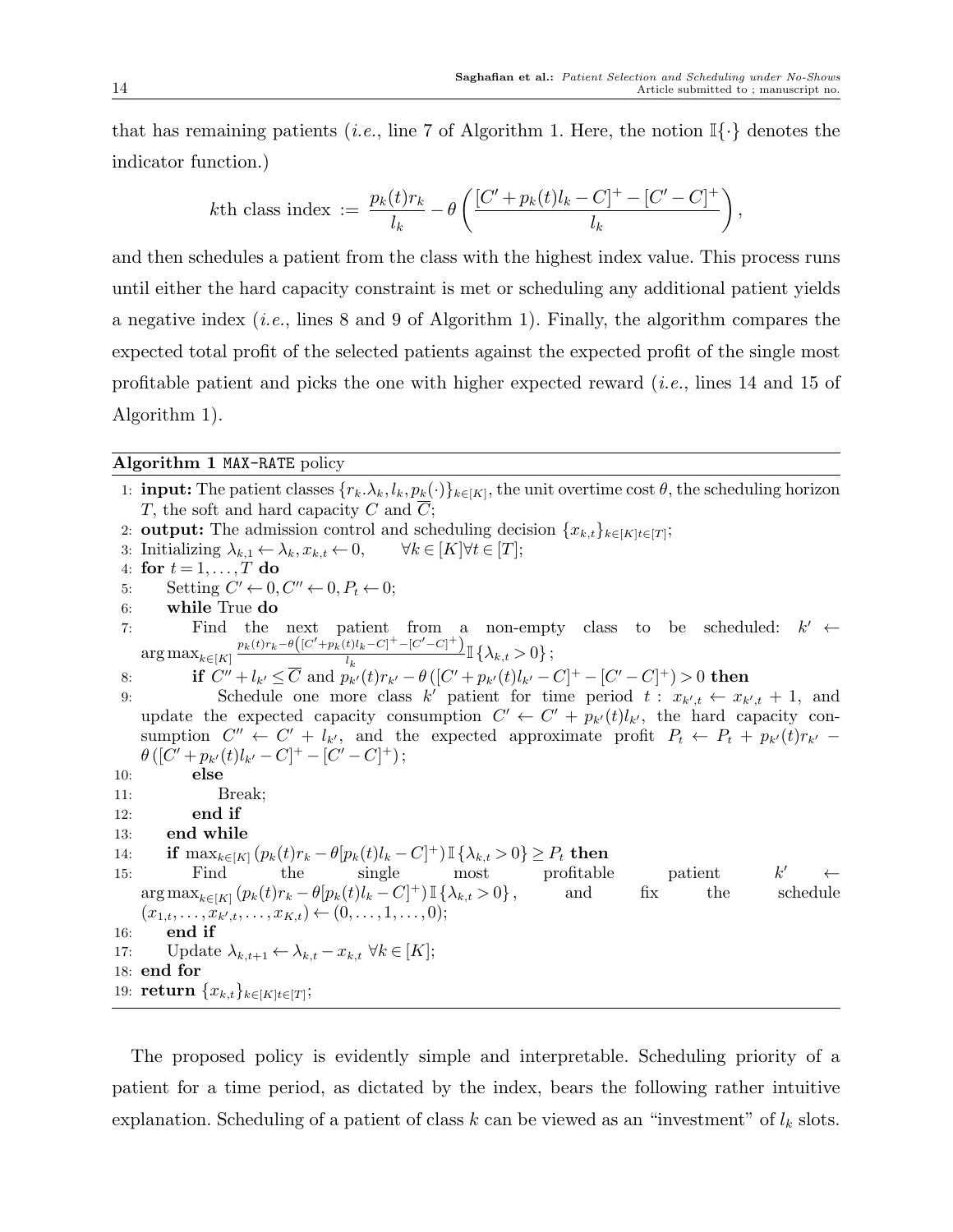The index score then comprises two terms. The first term is the expected reward per slot for such investment, and resembles a knapsack-style index score. The second term provides a simple and intuitive approximation of the expected overtime cost per slot. In this way, the second term captures the salient overtime cost in our model without negatively affecting either interpretability or scalability. Note that the approximation of the overtime cost is also suitably designed to ensure strong performance.

Given that the MAX-RATE policy is evidently both interpretable and scalable for use in practice, we now switch our focus to the remaining desired properties, namely performance and robustness.

#### 4. Performance Analysis

In this section, we provide a theoretical guarantee for the performance of the MAX-RATE policy. For our analysis, we use the following definition.

DEFINITION 1. For a maximization problem  $M(\cdot)$ , given an input instance  $\mathcal{I}$ , denote by x and  $x^*$  solutions returned by a policy S and by an optimal policy, respectively. We say that policy S returns an  $(\alpha(\mathcal{I}), \beta(\mathcal{I}))$  –approximate solution if  $M(\bm{x}) \geq \alpha(\mathcal{I})M(\bm{x}^*) + \beta(\mathcal{I}),$ and a  $\gamma$ -approximate solution if  $M(\boldsymbol{x}) \geq \gamma M(\boldsymbol{x}^*)$ , for all  $\boldsymbol{x}$ .

Among the steps we follow so as to analyze the MAX-RATE policy, we approximate the expected profit (4) with an upper bound that can be obtained by exchanging the order of the expectation  $\mathbb{E}[\cdot]$  and the max operators  $[\cdot]^+$  in the calculation of the expected overtime cost. Let  $P_t: \mathbb{Z}^K \to \mathbb{R}$  provide our expected profit approximation for each time period  $t \in [T], i.e., given  $x_{1,t}, \ldots, x_{K,t}$ , the approximate profit for period t is$ 

$$
P_t(x_{1,t},\ldots,x_{K,t}) := \sum_{k\in[K]} p_k(t)r_k x_{k,t} - \theta \left[ \sum_{k\in[K]} p_k(t)l_k x_{k,t} - C \right]^+.
$$
 (9)

Also, let  $P: \mathbb{Z}^K \to \mathbb{R}$  provide the resulting total approximate profit:

$$
P(\mathbf{x}) := \sum_{t \in [T]} P_t(x_{1,t}, \ldots, x_{K,t}).
$$

An approximation of the optimization problem  $(5) - (8)$  can then be obtained as

maximize  $P(x)$  (10)

subject to 
$$
\sum_{t \in [T]} x_{k,t} \leq \lambda_k \qquad \forall k \in [K]
$$
 (11)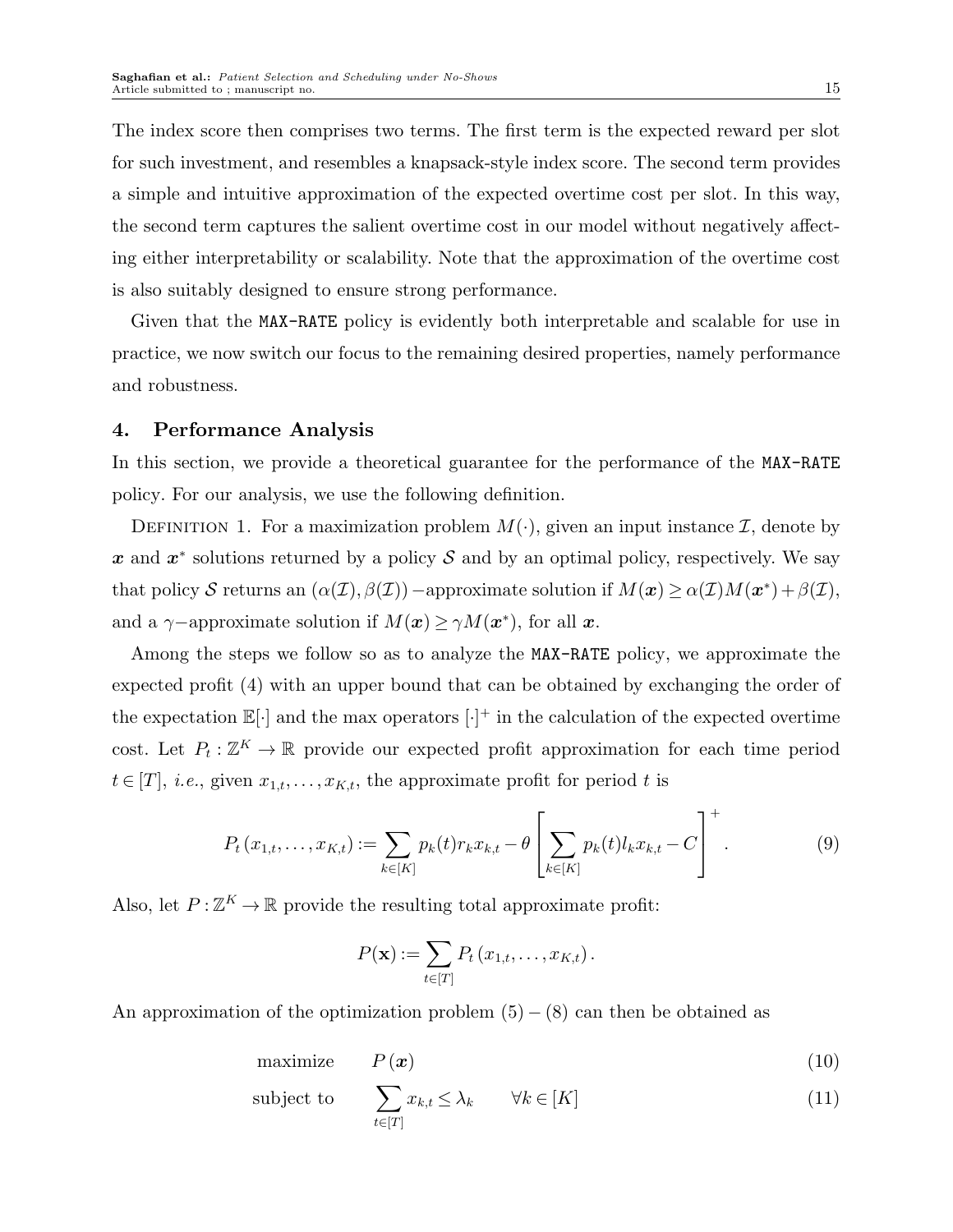$$
\sum_{k \in [K]} l_k x_{k,t} \leq \overline{C} \qquad \forall t \in [T]
$$
\n(12)

$$
x_{k,t} \in \{0, 1, \dots, N\} \qquad \forall k \in [K], \forall t \in [T]. \tag{13}
$$

The MAX-RATE policy can be thought of as sequentially "filling up" the schedule for each time period, starting from the first one (motivated by the show-up probability functions being non-increasing in time). Thus, we can think of the policy as decomposing the original problem and approximately solving a series of optimization problems, one for each period t:

maximize  $P_t(\mathbf{x})$  (14)

$$
subject to \t x_{k,t} \leq \lambda_{k,t} \t \forall k \in [K] \t (15)
$$

$$
\sum_{k \in [K]} l_k x_{k,t} \leq \overline{C} \tag{16}
$$

$$
x_{k,t} \in \{0, 1, \dots, N\} \qquad \forall k \in [K], \tag{17}
$$

for time period  $t \in [T]$ , where  $\lambda_{k,t}$  represents the number of patients left in class  $k \in [K]$ after scheduling allocations have been performed for time periods  $1, \ldots, t-1$ .

At a high level, our performance analysis proceeds in three steps. In the first step, we characterize "how well" the index score of the MAX-RATE policy performs when solving an instance of the decomposed problem (14)-(17). To this end, we leverage the submodularity of  $P_t$ —a property that can be readily verified (Krause and Guestrin 2005). If  $P_t$  were further monotone with respect to each of its arguments, a standard greedy algorithm would provide us with an optimal solution to the decomposed problem. However,  $P_t$  is not necessarily monotone as scheduling one more patient may incur more overtime cost than reward. Nevertheless, we exploit the piecewise linear structure of the profit functions using a novel technique, and derive for the index score we use an approximation ratio in solving the decomposed problem. As a second step, we characterize the performance loss due to the time decomposition. In particular, we utilize an inductive argument to analyze the approximation ratio of the MAX-RATE policy in solving optimization problem (10)-(13). In the third step, we bound the loss due to approximating  $G(\mathbf{x})$  via  $P(\mathbf{x})$ . Finally, a salient point of the analysis is whether the overtime cost  $\theta$  is high enough, in particular higher than the maximal expected reward of a single patient, i.e.,

$$
\theta \geq \overline{\theta} := \max_{k \in [K]} p_k(1)r_k,
$$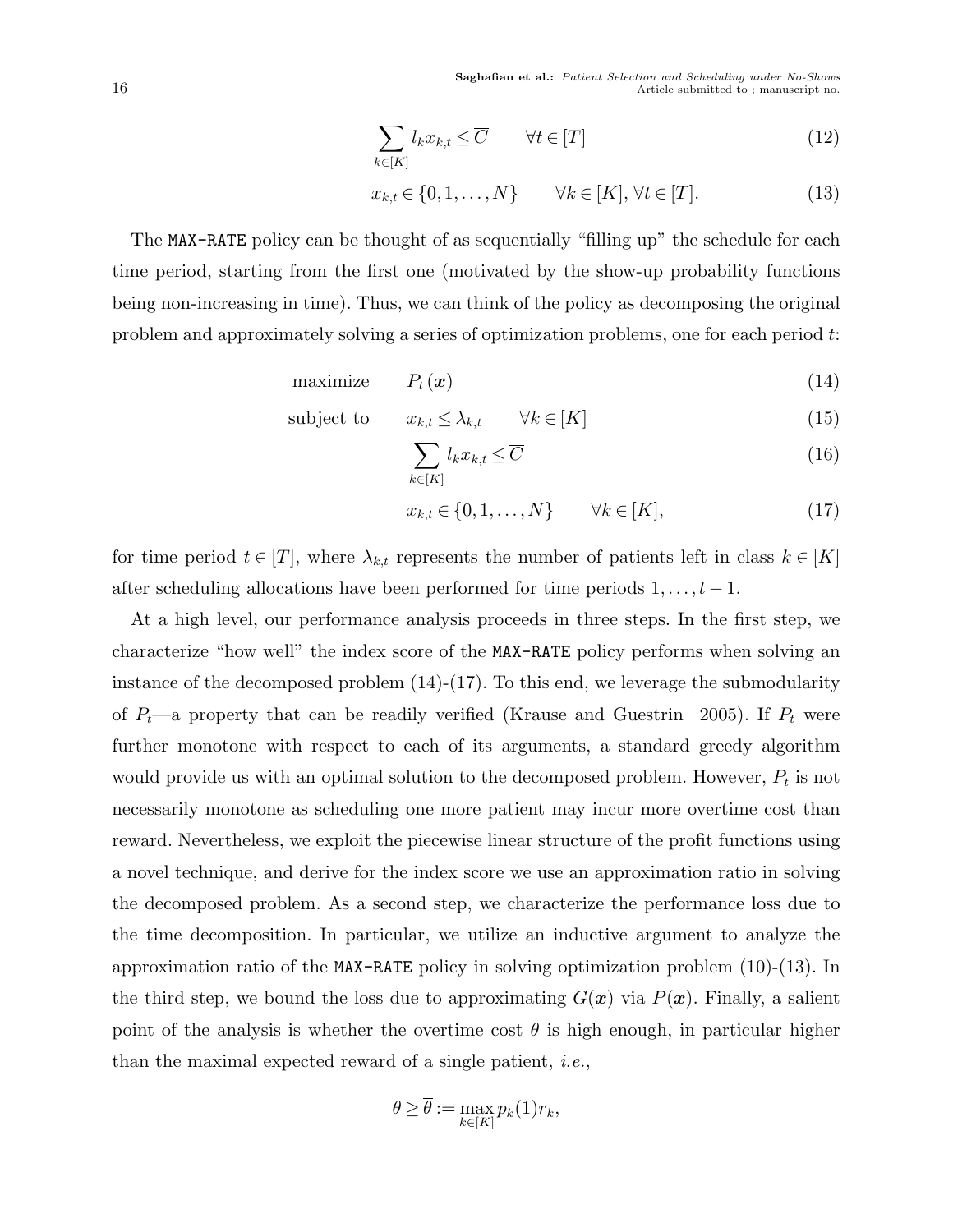$\sqrt{ }$ THEOREM 1. The MAX-RATE policy returns a solution  $x$  with  $_{e-1}$  $\frac{e-1}{3e-1}, \frac{(e-1)T\theta C}{3e-1} + \frac{2(e-1)\sum_{t\in[T-1]}\theta \left[\max_{k\in[K]} p_k(t)\overline{C}-C\right]^+}{3e-1}$ 3e−1  $\setminus$ −approximate expected profit for optimization problem  $(5) - (8)$ , i.e.,

$$
G\left(\boldsymbol{x}\right) \geq \frac{e-1}{3e-1}G\left(\boldsymbol{x}^*\right)-\frac{(e-1)T\theta C}{3e-1}-\frac{2(e-1)\sum_{t\in[T]}\theta\left[\max_{k\in[K]}p_k\left(t\right)\overline{C}-C\right]^+}{3e-1},
$$

where  $x^*$  is an optimal solution to (5)-(8), if the overtime cost is low, i.e.,  $\theta < \overline{\theta}$ . If the overtime cost is high, i.e., if  $\theta \geq \overline{\theta}$ , we have

$$
G\left(\boldsymbol{x}\right) \geq \frac{1}{3}G\left(\boldsymbol{x}^{*}\right).
$$

The approximation factors in the theorem above compare favorably with other factors obtained in the literature for similar types of problems. To this end, let us compare the approximation guarantees we provide for our problem with those provided for the classical GAP, which is a much simpler problem whereby no overtime considerations are present. As we remarked in our review of related papers, state-of-the-art algorithms for GAP achieve guarantees of  $\frac{e-1}{e}$  or  $\frac{1}{2}$ , depending on their complexity. Nevertheless, all of them involve complicated computation procedures lacking interpretability. The difference between these and our coefficient,  $\frac{e-1}{3e-1}$ , can then be attributed to (a) the increased complexity of dealing with a nonlinear objective  $G$  that accounts for overtime, and (b) the fact that we limit the policy space to simple, interpretable index rules. These additional challenges also come at a cost of additive terms in our guarantee, for example,  $\frac{e-1}{3e-1}\theta TC$ . It is important to note, however, that under practical circumstances, these terms are likely to be insignificant and dwarfed by  $\frac{e-1}{3e-1}G(\boldsymbol{x}^*)$ . To see this, note that  $TC$  is the total number of time slots available and recall that  $\theta$  is the per-time-slot overtime cost. If we write  $G(\mathbf{x}^*) =$ (average reward per time slot at optimality)  $\times TC$ , the comparison of the two terms then boils down to the comparison between the average reward we can optimally extract versus the overtime cost, per time slot available. However, in practice the former is likely to be much larger than the latter. In Proton Therapy, for example, rewards are associated with saving lives. Nonetheless, even if the overtime cost becomes high, the additive terms in our guarantees vanish entirely. In that case, we simply obtain a factor of  $\frac{1}{3}$ , which in part reflects our limiting of the policy space to simple, interpretable index rules.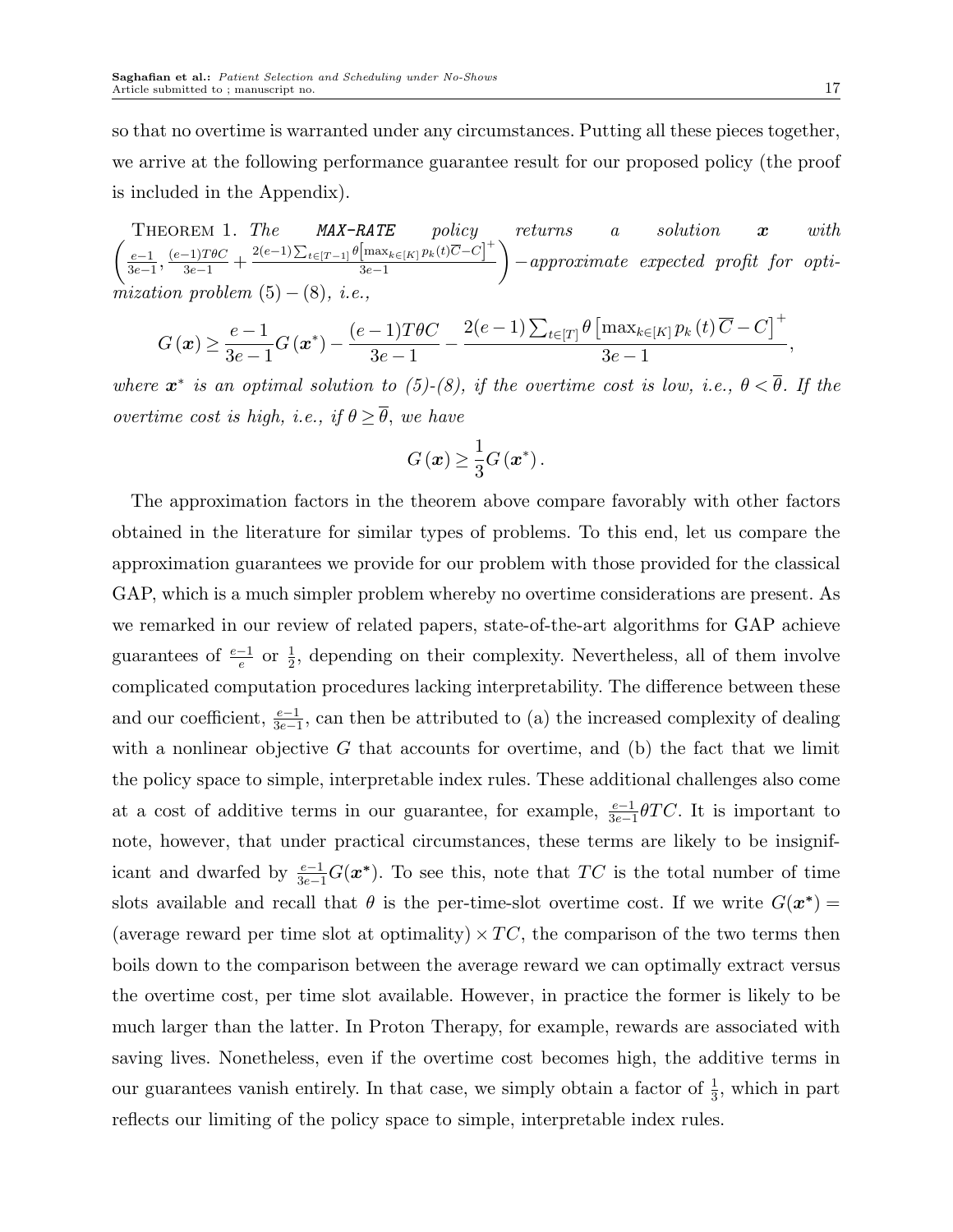#### 4.1. Effect of Misspecification of Show-Up Probabilities

Among the model parameters, show-up probabilities  $p_t(k)$  are often the most challenging to accurately estimate from data. In particular, as noted earlier, it is very likely that the true show-up probabilities,  $\tilde{p}_k(\cdot)$ , would deviate in practice from the ones estimated using data. This can occur for a variety of reasons, including (a) lack of large-scale data caused by the fact that the technology is new and has not been in use for a sufficiently long period of time, and (b) the fact that these probabilities depend on both t and k. It is, therefore, desirable to explore how robust the MAX-RATE policy is to potential misspecifications of the show-up probabilities,  $p_k(t)$ .

To consider such misspecifications, we assume that the exact show-up probability functions,  $\tilde{p}_k(\cdot)$ , satisfy

$$
\tilde{p}_k(t) = \min\{\xi_{k,t}p_k(t), 1\}, \quad \forall k \in [K], \, t \in [T], \tag{18}
$$

where  $\xi_{k,t}$  are unknown perturbation parameters, assumed to take values in the interval  $[1 - \epsilon, 1 + \epsilon]$ , for some  $\epsilon \geq 0$ . Since in practice longer scheduling delays almost never yield higher show-up likelihoods, we further assume that monotonicity in  $t$  holds for both the true show-up probability functions and the perturbed ones, and denote by  $E$  the set of all perturbation parameters that satisfy these assumptions.

Under this model of uncertainty, we consider the following robust counterpart to our original optimization problem:

maximize 
$$
\min_{\{\xi_{k,t}\}_{k\in[K]}\in[T]}\sum_{t\in[T]}\sum_{k\in[K]}\sum_{k\in[K]}\tilde{p}_k(t)r_kx_{k,t}-\theta\mathbb{E}\left[\sum_{k\in[K]}\text{Binomial}(x_{k,t},\tilde{p}_k(t))l_k-C\right]^+(19)
$$

subject to

$$
\sum_{t \in [T]} x_{k,t} \le \lambda_k \qquad \forall k \in [K] \tag{20}
$$

$$
\sum_{k \in [K]} l_k x_{k,t} \leq \overline{C} \qquad \forall t \in [T]
$$
\n(21)

$$
x_{k,t} \in \{0, 1, \dots, N\} \qquad \forall k \in [K] \quad t \in [T] \tag{22}
$$

The above robust optimization problem has a *maximin* objective function. That is, it seeks a scheduling solution that would maximize the worst-case (with respect to all possible perturbations) expected profit. The next result characterizes the performance of the MAX-RATE policy for this setting.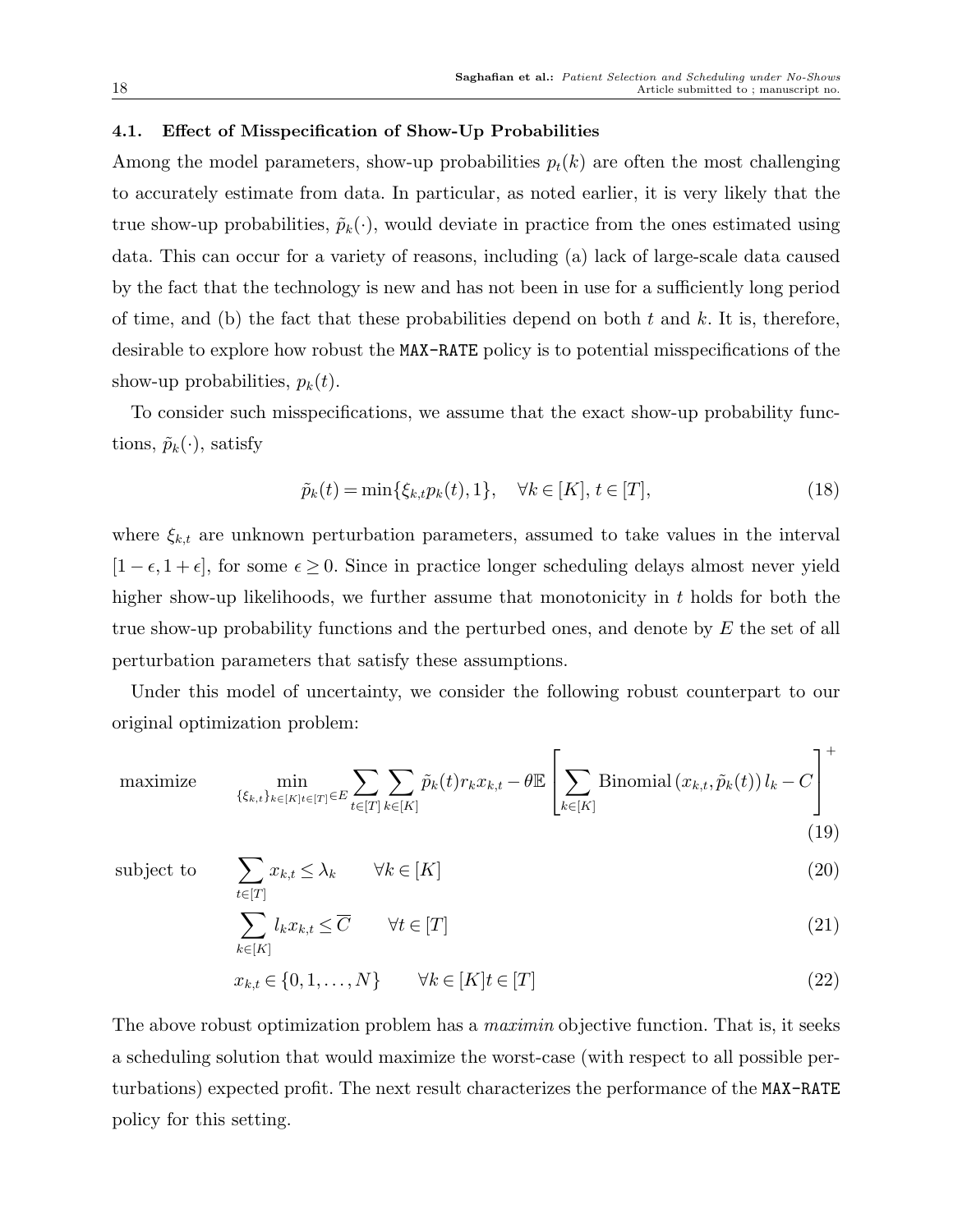THEOREM 2. For the problem  $(19)-(22)$ :

• if 
$$
\theta < \max_{k \in [K]} (1 + \epsilon) p_{k,1} r_k
$$
, MAX-RATE policy provides a  $\left( \frac{(1 - \epsilon)(e - 1)}{(1 + \epsilon)(3e - 1)}, \text{const} \right) - \text{approx-}$  *imate solution, where const* =  $\frac{(8e\epsilon - 2\epsilon + 2(e-1))\sum_{t \in [T]} \theta[\max_{k \in [K]} p_k(t)\overline{C} - C]^+}{(1 + \epsilon)(3e - 1)} + \frac{2\epsilon[(4 - \epsilon)e + \epsilon - 2]TC}{(1 - \epsilon)(1 + \epsilon)(3e - 1)} + \frac{(e-1)T\theta C}{3e-1};$ 

• if  $\theta \ge \max_{k \in [K]} (1+\epsilon)p_{k,1}r_k$ , MAX-RATE policy provides a  $\frac{1-\epsilon}{3(1+\epsilon)}$  -approximate solution.

The approximation guarantees in Theorem 2 illustrate how the performance of the proposed index policy depends on potential misspecifications of the show-up probabilities, as captured by the parameter  $\epsilon$ . Note that for  $\epsilon = 0$ , the approximation guarantees recover precisely those presented in Theorem 1.

## 5. Case Study: Proton Therapy Treatment Admission and Scheduling

To gain further insights into the performance and advantages of the MAX-RATE policy for implementation in practice, we conduct in-depth numerical performance analyses, using both real and synthetic data. For the former, we utilize a data set that we have collected from our partner hospital, Massachusetts General Hospital (MGH).

In summary, we find that our proposed policy strikes a favorable balance between interpretability and performance. In particular, being an index-based scoring policy, it is almost as simple and has the same interpretable scoring-based format as the current practice at MGH (which we describe in detail below). Importantly, our results show that it yields about 20% performance improvement in expected clinical benefits—an estimate we arrived at by using real data and the same performance metrics as used by MGH. Furthermore, we find that the MAX-RATE policy has a suboptimality gap that ranges between 2% and 10%, demonstrating that interpretability and good performance are not mutually exclusive. Finally, our sensitivity analyses using synthetic data reveal that the performance of the MAX-RATE policy is also robust to main environmental factors that might vary across organizations (e.g., demand-to-capacity ratio, no-show probabilities, and overtime costs).

In what follows, we first briefly describe the process of proton therapy treatment at MGH. We then introduce our data, parameter estimation procedures, and analyses.

Proton Therapy Treatment Process. To be treated via proton therapy, patients are required to "apply" in advance. That is, in consultation with their physicians, they decide to seek proton therapy treatment and submit all the required documents. Subsequently, there are a series of steps that need to be completed prior to treatment commencing. First,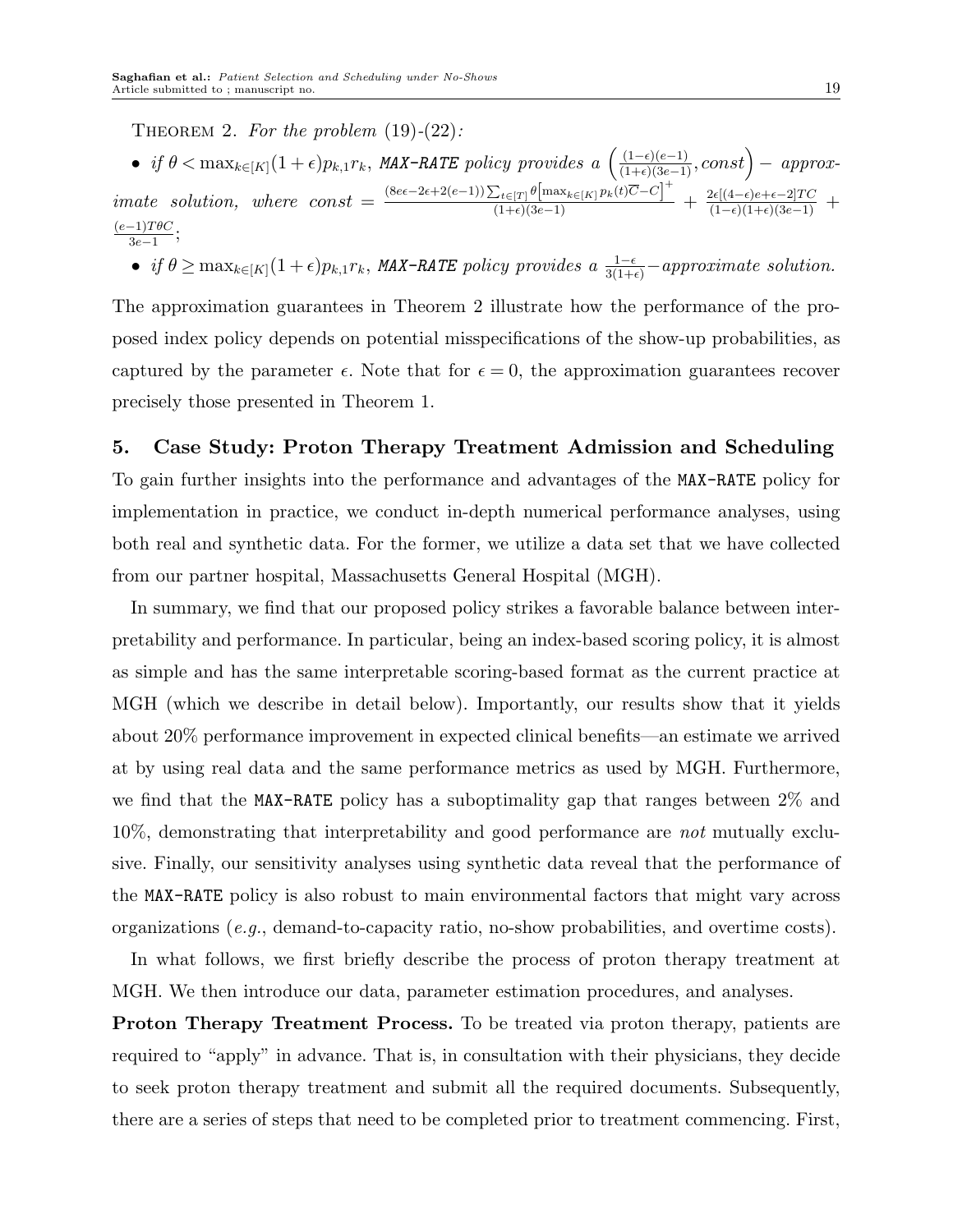each application is reviewed in detail so as to evaluate the patient's suitability for proton therapy and expected clinical benefits. Second, once a patient is accepted for treatment, the staff try to ensure that s/he is either covered through insurance and/or is able to pay the associated costs out-of-pocket. Once these steps are done, the physician  $(e.g., a$ radiation oncologist) begins to develop a radiation treatment plan with a dosimetry and medical physics team that involves multiple steps from clinical determination of region to be treated to quality assurance testing and peer review of treatment plan. These processes are lengthy in time, but are essential before the patient can start the treatment.

Because all the aforementioned required steps prior to treatment take at least a couple of weeks, there is usually a delay between when the patient applies and when s/he is scheduled to start the treatment. Lack of enough proton machines compared to the demand creates further scheduling delays. Of note, these required processes also prohibit compensating for no-shows by assigning the capacity to another patient: when a patient who is scheduled to receive treatment does not show up, last minute replacements are not possible. Patients who do not show up to receive their treatment often seek treatment from other resources  $(e.g.,$  traditional x-ray radiation). This is, for example, the case for patients who no longer can wait, those whose health condition suddenly degrades, and those who receive advice against proton therapy after applying for it. Similar to those patients who are declined to receive the service, no-show patients almost never apply again.

Proton Therapy Admission Process at MGH. The number of prospective patients far exceed available proton therapy treatment capacity at MGH. Applications are reviewed periodically by a panel of expert oncologists, medical physicists, and dosimetrists who evaluate appropriateness of each case with a collective determination made. That is, applications are collected over some period at MGH, which we refer to as "cycle," and then the panel meets at the end of each cycle to make a decision.

This elaborate and complex decision-making process is currently guided by a scoring system developed by MGH, which assigns each applicant with a prioritization score, termed the "capstone" score. The capstone score was designed to reflect the incremental medical benefit a patient would have by receiving proton radiation, as opposed to conventional therapies.<sup>6</sup> In other words, the capstone score approximates the utility that the center

<sup>&</sup>lt;sup>6</sup> To develop the capstone scoring system, the MGH Proton Center conducted a series of questionnaires, in which physicians were asked to rank hypothetical patients based on the efficacy that they expected proton therapy to have on the patients. Using these as input data, a regression model was fit by the center so as to calculate this score for each applicant.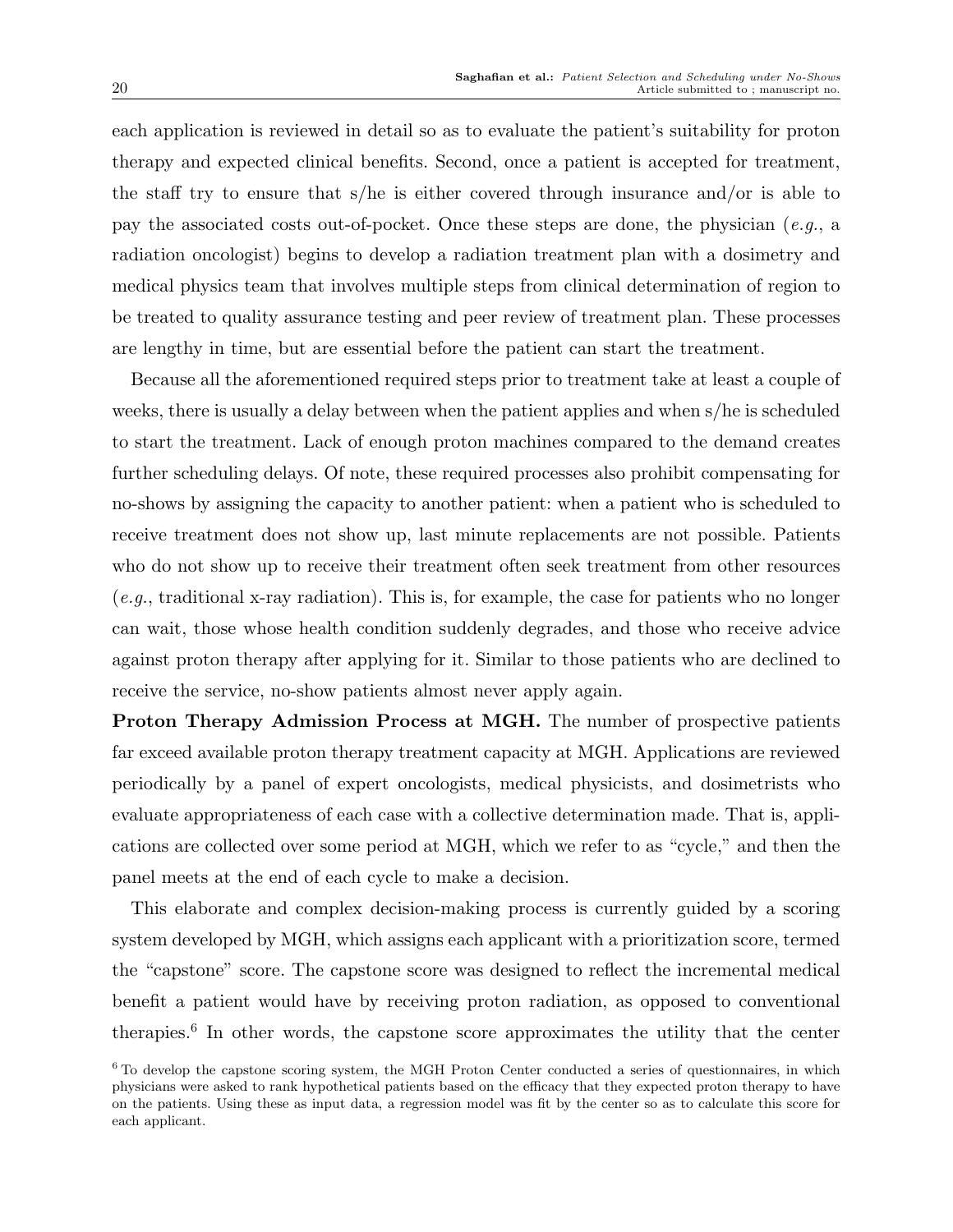would derive by providing service to that patient based solely on clinical grounds. Notably, no operational considerations, such as capacity consumption, or no-show probability, are used in the calculation of this score. By and large, the panel tends to prioritize and schedule patients using the capstone scoring formula.

Data Set. Our data set spans a period of 481 days in 2016-2017, and includes information about all 1,153 patients who were reviewed to be treated at the MGH Proton Therapy Center during this period. Due to incomplete data entries, we omit data on five of these 1,153 patients. Moreover, 75 patients out of the remaining 1,148 patients had data entry errors  $(e, q, z)$ , appointment dates earlier than the application date), and hence, we omit them as well. Thus, our final data set includes information about 1,073 patients. For each patient, the data includes information about the patient's application date, demographic features such as age, gender, residency location, and medical features such as Karnofsky score,<sup>7</sup> comorbidities, and prior radion therapy records, among others. For admitted patients, the data also includes appointment date, service duration, and an indicator of whether they showed up or not. The capstone score is another piece of information available for each patient in our data set, which we utilize as the "reward" parameter in our model. As remarked above, this score reflects medical benefits, and tends to increase as the patient's life year gains by the therapy are expected to increase, and also as the patient's alternative treatment options beyond proton therapy become limited or less effective.

Scheduling Delays. For each admitted patient, we define the scheduling delay as the difference between her scheduled appointment date at the center and her application date (for simplicity, we also refer to application date as "arrival date"). Figure 1 illustrates the boxplot of these scheduling delays, and shows that the majority of the patients have delays in the range of 7 to 154 days (a week to five months). Furthermore, it can be seen from Figure 1 that the first and third quartiles of the scheduling delay are 27 days and 74 days, respectively.

Experimental Setup. As noted earlier, the current practice at our partner hospital involves periodic meetings (with a fixed number of days between meetings as the cycle) among a review panel to determine the patients that should be accepted and scheduled. To design and perform our experiments, we attempt to make assumptions that best represent

 $7$  Karnofsky score is a measure between 0 (death) and 100 (perfect health), and is typically used in medicine to inform on a patient's general well-being.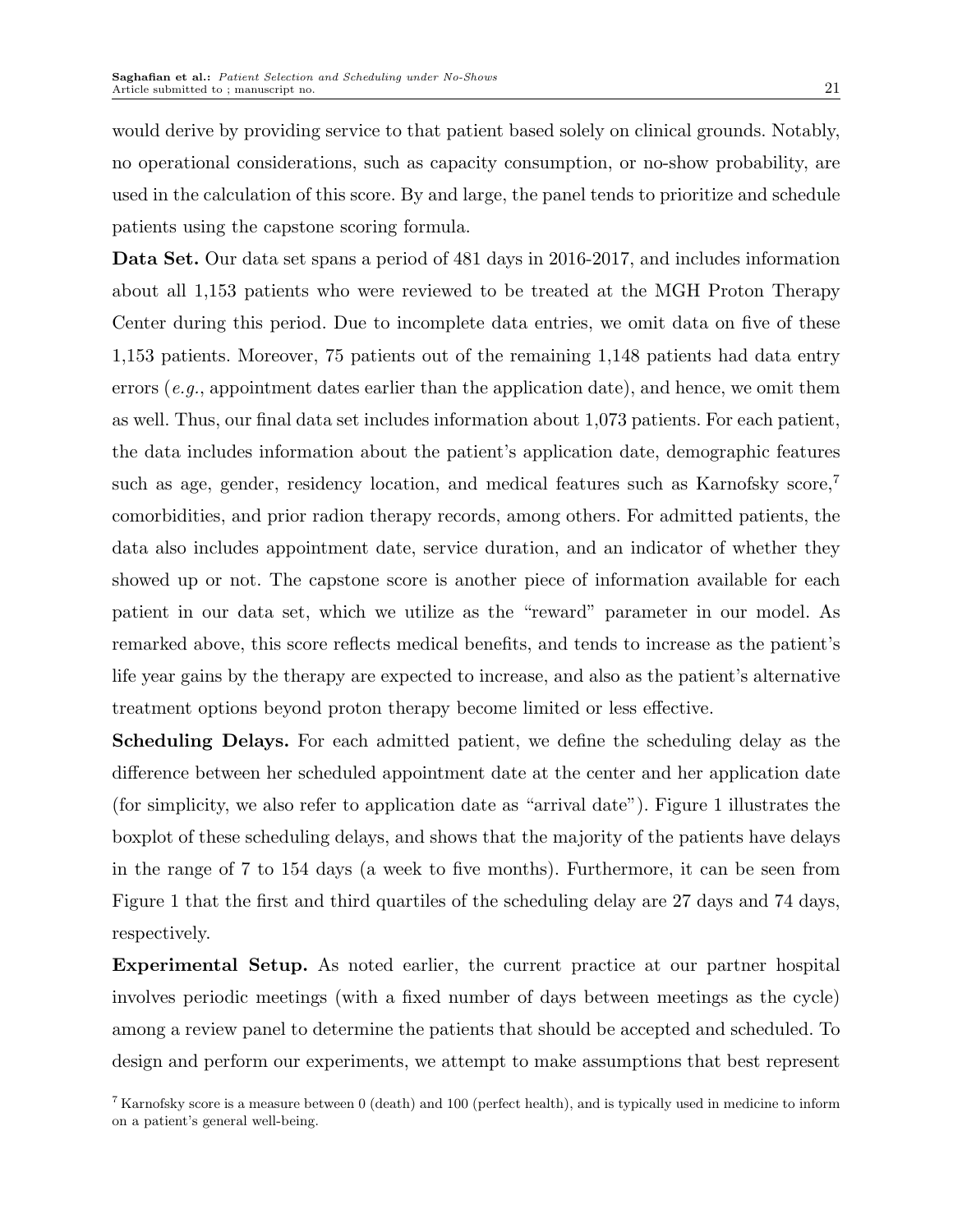

Figure 1 Boxplot for scheduling delays

this and other aspects of the practice at our parent hospital. In particular, following the current practice, we divide our experiment's horizon (481 days) into cycles of equal time periods. For the *i*th cycle,  $(i \geq 3)$ , admission and scheduling decision are made at the end of  $(i-2)$ th cycle, while treatment preparations, such as the ones outlined in the treatment process discussion above, take place during the  $(i - 1)$ th cycle. Since decisions made at the end of each cycle involve patients with arrival dates during that cycle, this makes the minimum and maximum scheduling delay one and three cycles, respectively. Because in our data set the first and third quantile of scheduling delay are 27 and 74 days, respectively, we set the length of a cycle to be 30 days (*i.e.*, a month) so that  $T = 30$  and each patient experiences scheduling delay in the range of [30, 90], which is close to the range [27, 74] that we observe from our data set (see the boxplot in Figure 1).

Estimating Show-Up Probabilities and the Number of Patient Classes. In our dataset, about 15% of the patients do not show up in the scheduled time. In order to accurately estimate our show-up probability functions, we take advantage of the information available in our data. For a class k patient, we consider the function  $p_k(t)$  as a survival function. We then use clustering and regression methods to estimate these survival functions. Specifically, we first perform Cox regression and identify features that are statistically significant in estimating show-up probabilities. We then perform  $K$ -means clustering (with different K values representing the total number of patient classes) using these features. We next calculate the weighted Area Under the Curve (AUC) to compare and choose the best number of clusters. Finally, we consider patients belonging to each cluster in the final result to be within the same class. That is, the best clustering result is used to identify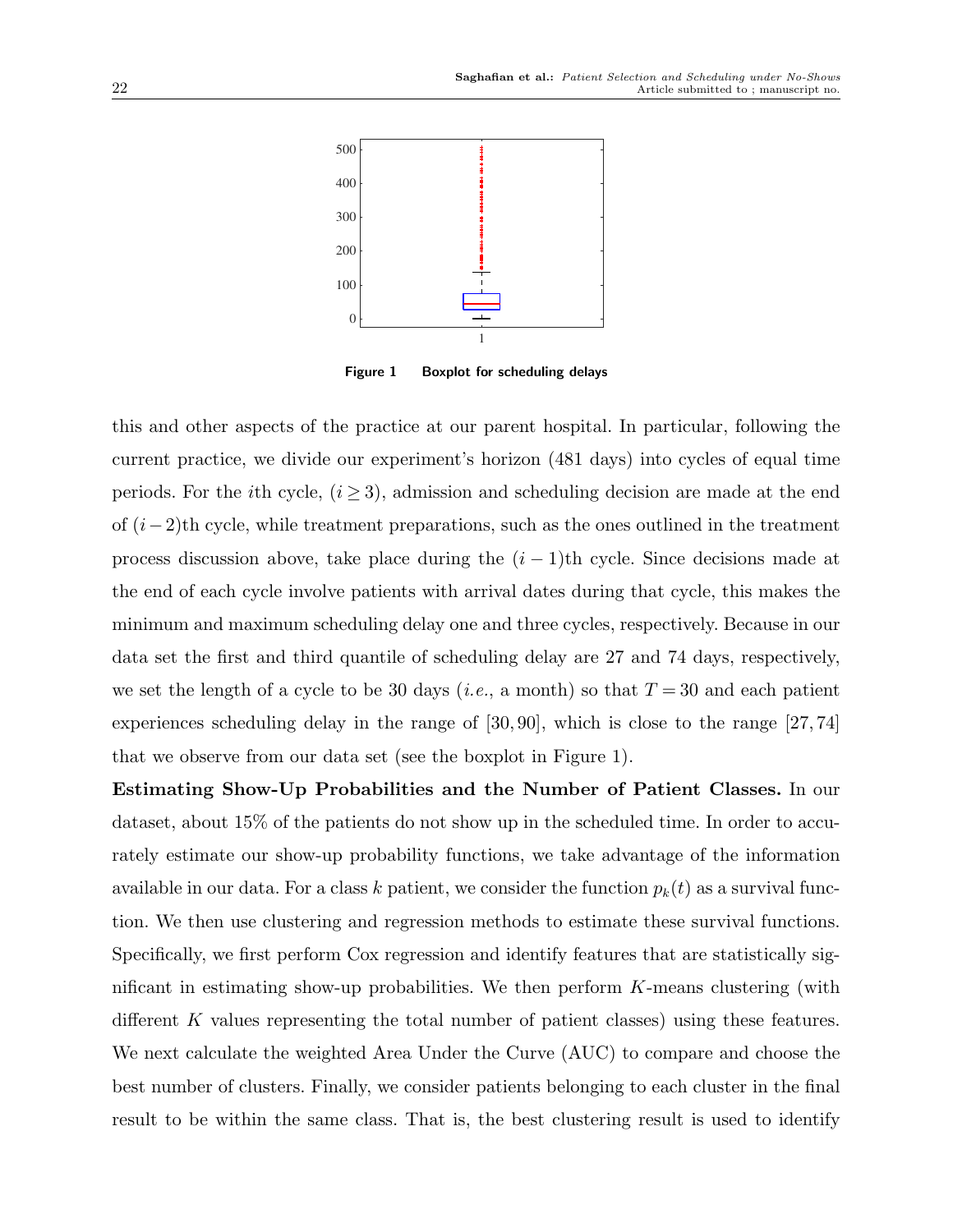patient classes, where each cluster corresponds to a distinct patient class., and thereby, capture the effect of overtime costs.

Calculating Soft Capacity. Since our data set does not indicate the duration of overtime operations, we start our analyses by assuming that the system runs with no overtime. This allows us to directly calculate the total operating minutes on each day using our data set. We assume that available capacity equals to this number of total operating minutes on each day. It can be readily seen that this calculation underestimates the actual capacity. Making available to our policy this calculated capacity enables our study then to report conservative estimates about our policy's actual performance. As we will describe later, we also perform simulation analyses by allowing overtime.

Estimating Service Duration for Rejected Patients. Our data set only includes service duration for patients who are accepted/admitted by our partner hospital. That is, the potential service duration of the patients that are rejected is not observable to us, simply because they were not admitted (and no treatment plan was designed for them) at our partner hospital. Since an alternative policy such as the MAX-RATE policy might choose to accommodate some of these patients, it is essential to estimate the service duration of all patients (i.e., both admitted and rejected patients). To this end, we treat the service duration of rejected patients as missing values, and make use of the MICE (Multivariate Imputation by Chained Equations) package of R to impute and estimate their values.

Fair Comparison with Current Practice. As noted earlier, with a cycle time of 30 days, the majority of the patients scheduled for the *i*th  $(i \geq 3)$  cycle in our data set arrive during the  $(i-2)$ th cycle. While this captures the majority of the patients, this is not a flawless assumption: in practice, occasionally some patients have a longer scheduling delay. To perform fair comparisons with the current practice (as a benchmark), and to ensure that our comparisons are not biased toward our proposed algorithm, for such occasional cases that are scheduled for the *i*th  $(i \geq 3)$  cycle but have an arrival date prior to the  $(i-2)$ th cycle, we assume a random arrival during the  $(i-2)$ th cycle. This allows us to perform a fair comparison with current practice, and report (slightly) conservative values for the improvements achieved due to our proposed algorithm.

Performance Metrics. We measure reward from providing service to a patient using the patient's capstone score, as it was designed to approximate the center's utility and medical benefits from treating that patient. Then, we measure the performance of the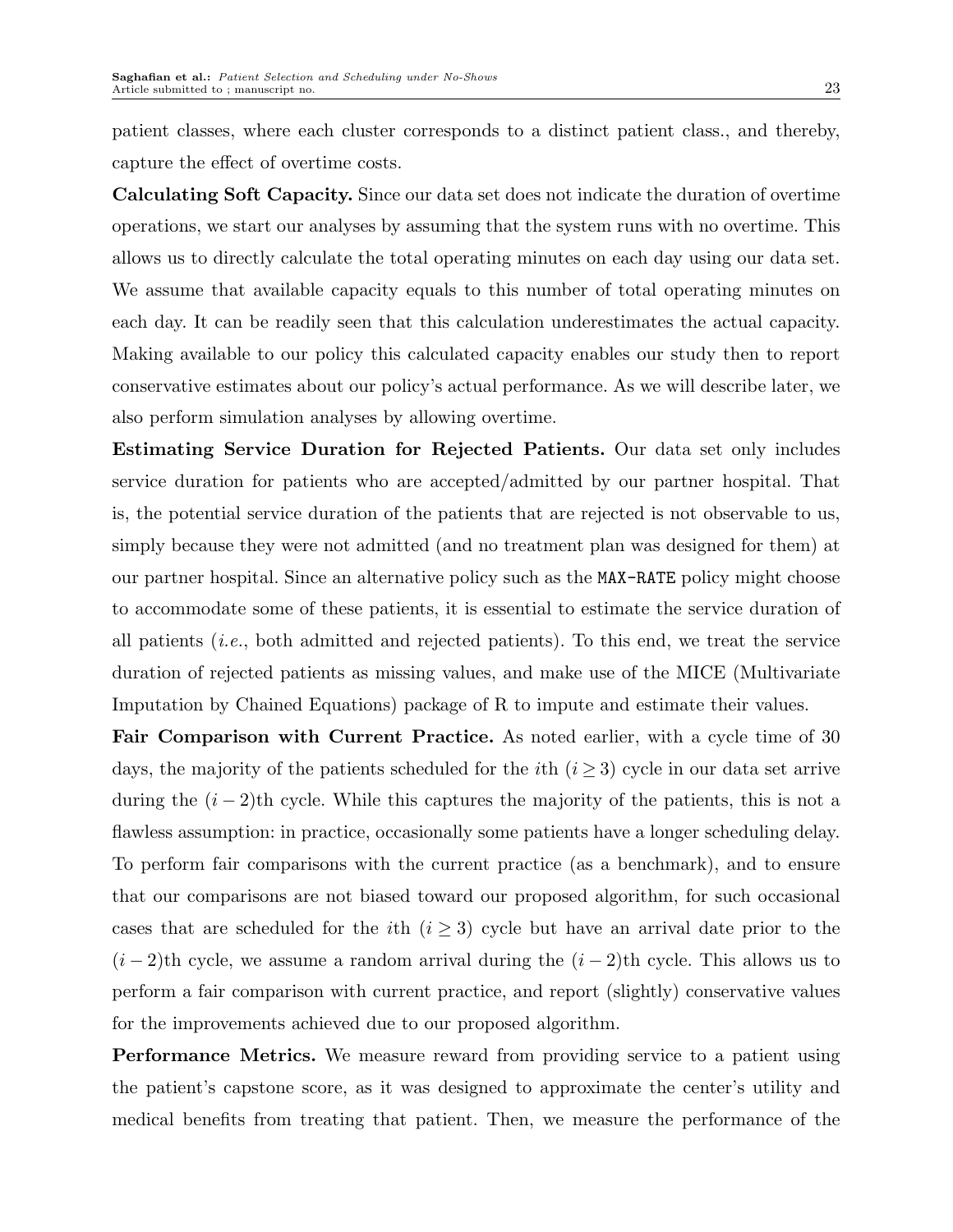| Weighted AUC | 0.9377 | 0.9457                                                                                                                      | 0.9520 | 0.9586 | 0.9037 | 0.8348 | 0.7763 |
|--------------|--------|-----------------------------------------------------------------------------------------------------------------------------|--------|--------|--------|--------|--------|
| Improv.      |        | $\frac{11.0222\% \mid 11.0127\% \mid 11.0129\% \mid 19.6289\% \mid 21.3440\% \mid 13.2720\% \mid 11.1573\% \}$              |        |        |        |        |        |
| -            |        | $\mathcal{M}$ is a set of $\mathcal{M}$ in the set of $\mathcal{M}$ is the set of $\mathcal{M}$ in the set of $\mathcal{M}$ |        |        |        |        |        |

Table 1 Weighted AUC and expected Improvement for different number of clusters

MAX-RATE policy in terms of percentage improvement in "profit" (i.e., expected reward minus expected cost):

$$
Improvement = \frac{Profit of MAX-RATE policy - Profit of current practice}{Profit of current practice}.
$$
 (23)

Herein, in the absence of overtime, the profit of each policy can be readily calculated as the sum of the expected rewards corresponding to the respective patients admitted by that policy, whereby the expectation is taken with respect to the associated show-up probabilities. We report the expected value, standard deviation, and the 95% confidence interval for the percentage improvement (calculated over 5,000 iterations). Further, we report the expected percentage optimality gap (OPT gap) of the MAX-RATE policy:

$$
OPT gap = \frac{Optimal Profit - Profit of MAX-RATE policy}{Optimal Profit},
$$

where the optimal profit is obtained via the optimal value of  $(5)-(8)$ . Note that in the absence of overtime, *i.e.*,  $\theta = 0$ , calculating the optimal value is tractable for the scale of our instances.

Results. Our data analyses show that the following vector of patient characteristics is most significant in predicting show-up probabilities:

(research origin, comorbidities, prior RT, capstone score, service duration).

Thus, we perform K-means clustering on these features and vary K from one to seven. The results are shown in Table 1. Setting a weighted AUC threshold of 90%, we observe from this table that we should divide the patients into 4 or 5 classes to achieve the maximum profit improvement while having a good clustering result (weights represent the percentage of total patients that fall in each cluster). We also include the show up probability obtained from the data and the estimated show up probability for  $K = 4$  and 5 in Section C of the appendix. To further validate this, we measure the standard deviation, 95% confidence interval, and the OPT Gap for the cases with  $K = 4$  or 5 clusters (see Table 2).

In summary, as it can be seen from the results presented in Table 2, the proposed MAX-RATE policy procedure is significantly better than the current practice, delivering a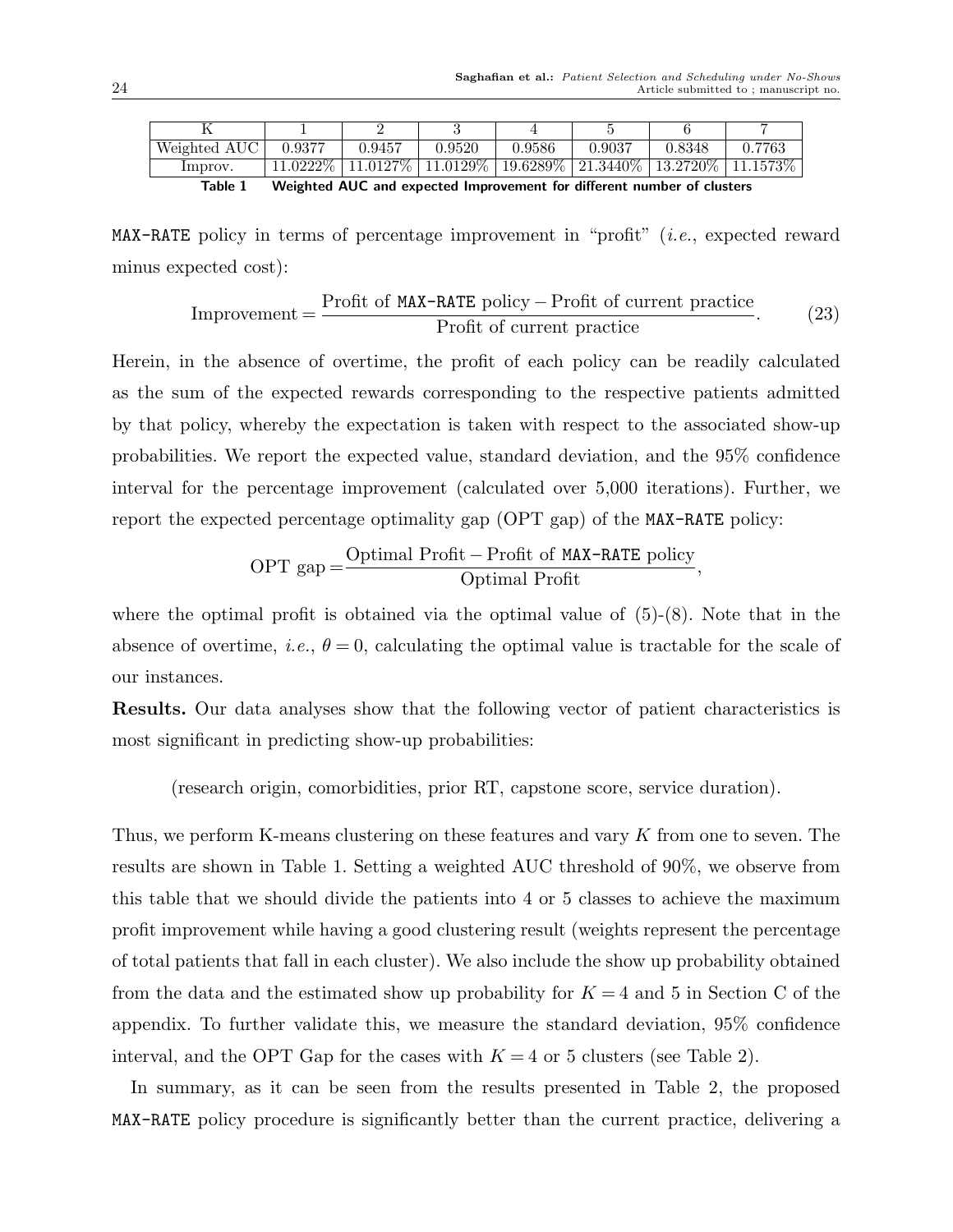|           | K   Weighted AUC   Improv.                                   | - Std. |  | 95\% C.I.                                        | $\overline{OPT}$ gap |  |  |
|-----------|--------------------------------------------------------------|--------|--|--------------------------------------------------|----------------------|--|--|
|           | 0.96                                                         |        |  | $19.62\%$   0.0067   [19.60\%,19.64\%]           | $8.31\%$             |  |  |
| 5<br>0.90 |                                                              |        |  | $21.34\%$   0.0095   [21.31\%,21.37\%]   10.35\% |                      |  |  |
|           | Detailed measurements for $K-4$ and $K-5$ clusters<br>2 Ahlo |        |  |                                                  |                      |  |  |

Jetailed measurements for  $K = 4$  and  $K = 5$  clusters

profit improvement of approximately 20%. In addition, it has a relatively low optimality gap, between 8–10%. Since the optimal policy is complex and hard to implement in practice, this suggest that MAX-RATE policy offers an effective and yet easy-to-implement alternative for jointly making admission control and scheduling decisions.

#### 5.1. Overtime Considerations

As noted earlier, the data set from our partner hospital (MGH) does not include information about overtime operations. Since the MAX-RATE policy can also incorporate overtime operations, we scale up our data set (in terms of  $\lambda_k$ 's) and use it to examine the effect of overtime. We do so by considering a scale factor that represents the ratio of the number of patients in the scaled data set to that of the original one. We vary the scale factor from 1 to 10, and set the hard capacity to 1.5 times of the soft capacity of each day, and consider an overtime cost of  $\theta = 2$ .

For the purposes of measuring the optimality gap of our policy, note that calculating the optimal profit via (5)-(8) now becomes intractable. Therefore, we instead calculate the optimal value of  $(10)-(13)$ , which provides an upper bound for the optimal profit, given that  $P(x) \ge G(x)$ , for all x (see Corollary 1 in the appendix). For the MAX-RATE policy, we calculate its expected profit by simulating multiple sample paths of show-ups. We then obtain the following

Surrogate OPT Gap  $=\frac{\text{Upper bound on Optimal Profit}-\text{Expected profit of MAX-RATE policy}}{\text{Linear bound on Optimal Profit}}$ Upper bound on Optimal Profit  $P(\tilde{\bm{x}}) - G(\bm{x})$ 

$$
=\frac{P(\mathbf{x}) - G(\mathbf{x})}{P(\tilde{\mathbf{x}})},\tag{24}
$$

where  $\tilde{x}$  is an optimal solution of (10)-(13) and x is the solution returned by the MAX-RATE policy. One immediate observation is that the surrogate OPT Gap serves as an upper bound for the OPT gap. Figures  $2(a)$  and  $2(b)$  depict the surrogate OPT gap of the MAX-RATE policy when the number of clusters (*i.e.*, patient classes) are 4 and 5, respectively. As it can be seen from these figures, the MAX-RATE policy continues to have strong performance in the presence of overtime. In particular, it has a fairly low surrogate optimality gap for reasonable levels of the scale factor. Since the surrogate OPT gap is an upper bound for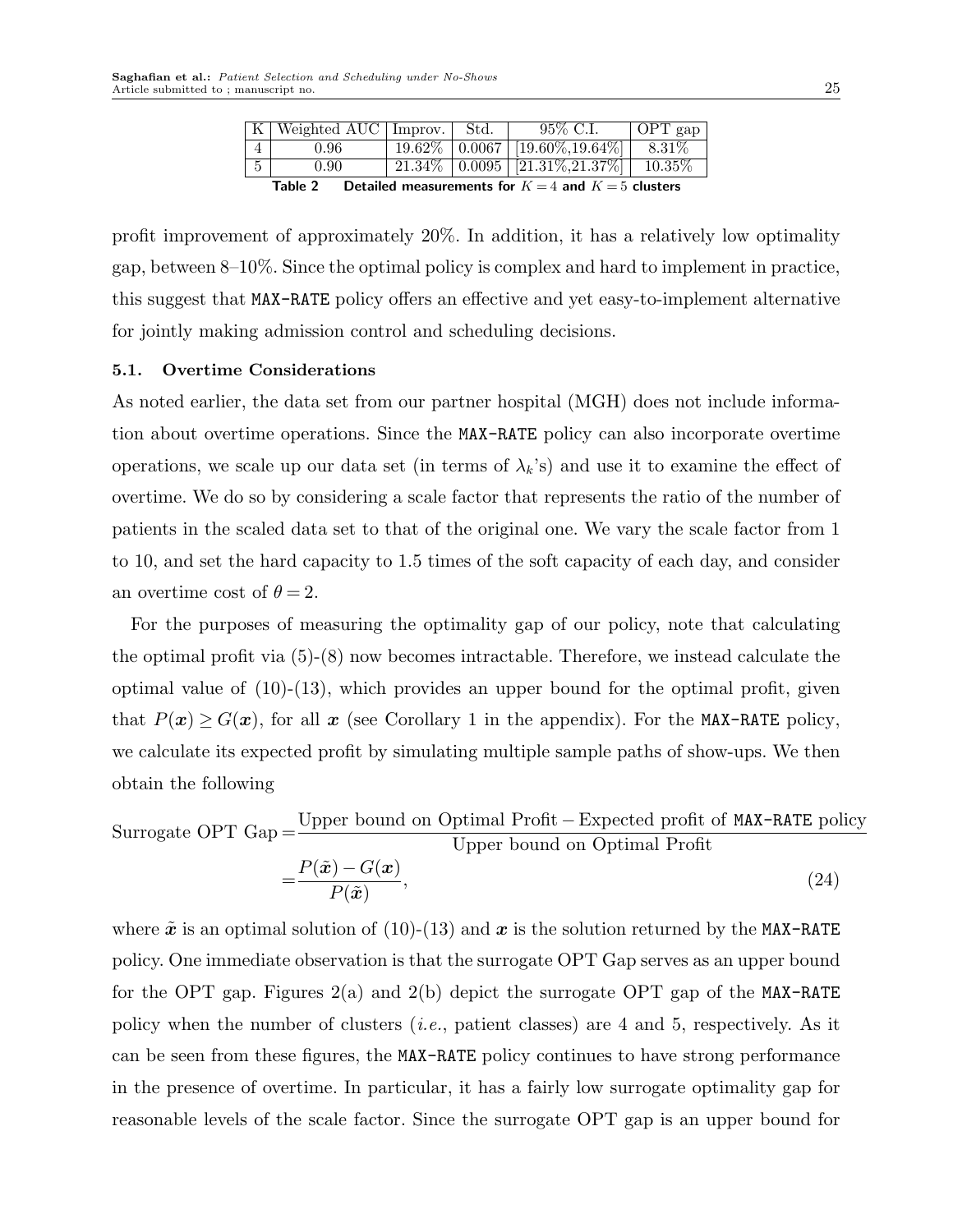

(a) Surrogate OPT gap with  $K = 4$  clusters

(b) Surrogate OPT gap with  $K = 5$  clusters

Figure 2 Surrogate OPT gaps on the scaled data set

|                                       |      | 3    | 4    |      | b    |      | 8    |      | 10           |
|---------------------------------------|------|------|------|------|------|------|------|------|--------------|
| 4.78                                  | 6.09 | 6.61 | 6.89 | 7.11 | 7.30 | 7.44 | 7.58 | 7.71 | 7.83         |
| 1.00                                  | .14  | .47  | 1.46 | 1.53 | 1.57 | 1.59 | 1.63 | 1.67 | 1.771        |
| Profit breakdown for $K=4$<br>Table 3 |      |      |      |      |      |      |      |      |              |
|                                       |      |      | 4    |      |      |      |      |      | 10           |
| 4.51                                  | 5.90 | 6.47 | 6.80 | 7.06 | 7.24 | 7.38 | 7.50 | 7.61 | $7.70 \perp$ |
| 1.00                                  |      | .43  | 1.46 | 1.55 | 1.53 | 1.60 | 1.66 | 73   | 71           |
|                                       |      |      |      |      |      |      |      |      |              |

Table 4  $\;$  Profit breakdown for  $K\!=\!5$ 

the actual optimality gap, this gives us confidence about the performance of the MAX-RATE policy. We also include the detailed breakdown of the profits, in terms of rewards and overtime cost, in Tables 3 and 4.

## 5.2. Sensitivity Analysis

To go beyond the case study at our partner hospital, and investigate the suitability of the MAX-RATE policy more broadly, we now perform various sensitivity analyses. To this end, instead of using our data set, which may only represent the environment at our partner hospital, we design a new test suite and include various levels for the main parameters that vary among hospitals. In particular, we start by creating a representative base case scenario, and then vary its number of patient classes, rewards, show-up probability functions, soft and hard capacities, and overtime cost. This allows us to measure the effect of these main parameters on the optimality gap of the MAX-RATE policy, which we measure as before using the surrogate optimality gap (24). We run each scenario for 100 iterations.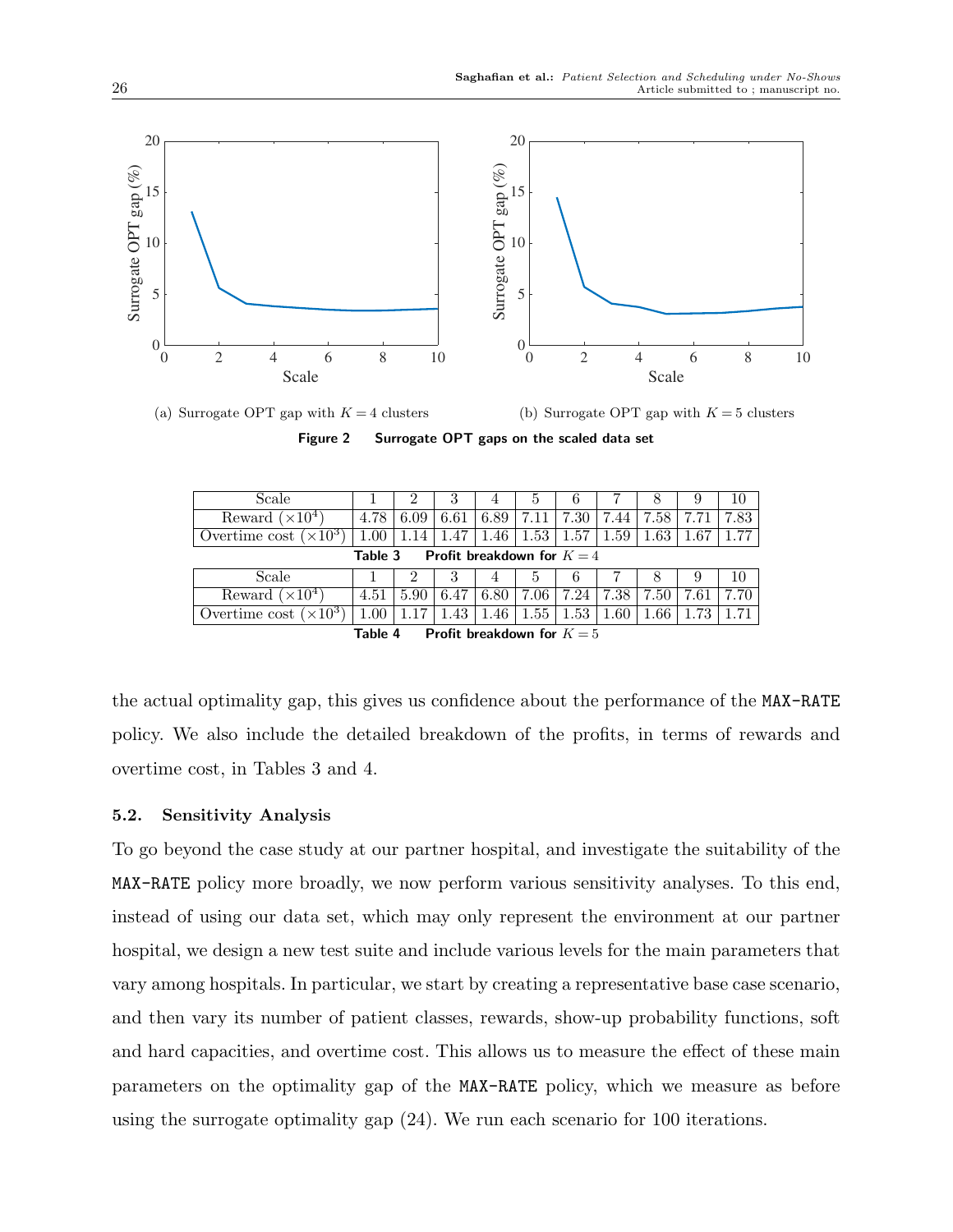To gain deeper insights and have a benchmark, we also measure the performance of another index-style policy with the following ratio as its index:

Expected reward of class 
$$
k = \frac{p_k(t)r_k}{l_k}
$$
.  
Service duration of class  $k = \frac{l_k}{l_k}$ .

This index is the classical "knapsack-style" index and is a popular heuristic for problems like ours.

**Base Case.** In the base case, we set the number of patient classes to  $K = 5$ , and assume each class has 300 patients. Each patient class has a reward drawn uniformly random from the interval [50, 150], and an inverse Weibull show-up probability function with random parameters  $(a_k, b_k)$ . The show-up probability function of class k is then

$$
p_k(t) = \exp\left(-\left(\frac{t}{a_k}\right)^{b_k}\right) \tag{25}
$$

and the hazard function of class k is

$$
h_k(t) = \frac{b_k}{a_k^{b_k}} t^{b_k - 1}.
$$
\n(26)

In this setting, the class  $k$ 's show-up probability function is increasing in  $a_k$ , and the hazard function is increasing in delay if  $b_k > 1$ . However, if  $b_k < 1$ , the hazard function is decreasing in delay. If  $b_k = 1$ , the hazard function is constant *(i.e., corresponds to a exponentially* distributed show-up probability function). To cover a wide range of scenarios, we assume that  $b_1, b_3$  and  $b_5$  are drawn uniformly from  $(0, 1]$  while  $b_2$  and  $b_4$  are drawn uniformly from [1, 20]. We also choose the  $a_k$  values uniformly from [0, 50].

We assume service duration for class  $1, 2, \ldots, 5$  to be  $30, 40, \ldots, 70$ , respectively. All the patients arrive on the first day of the cycle. The soft capacity and hard capacity for each day are set to 1,260 minutes (7 hours  $\times$ 3) and 2,160 minutes (12 hours  $\times$ 3). We also start our analysis by considering an overtime cost  $\theta = 2$ . In order to make a fair comparison, we compare the expected profit of the optimal policy and the MAX-RATE policy via OPT Gap for one cycle (30 days). Some summary statistics for the base case setting are shown in Table 5, where *load factor* is defined as:

$$
Load Factor = \frac{Total service duration of all arriving patients}{Total soft capacity during the cycle}.
$$
\n(27)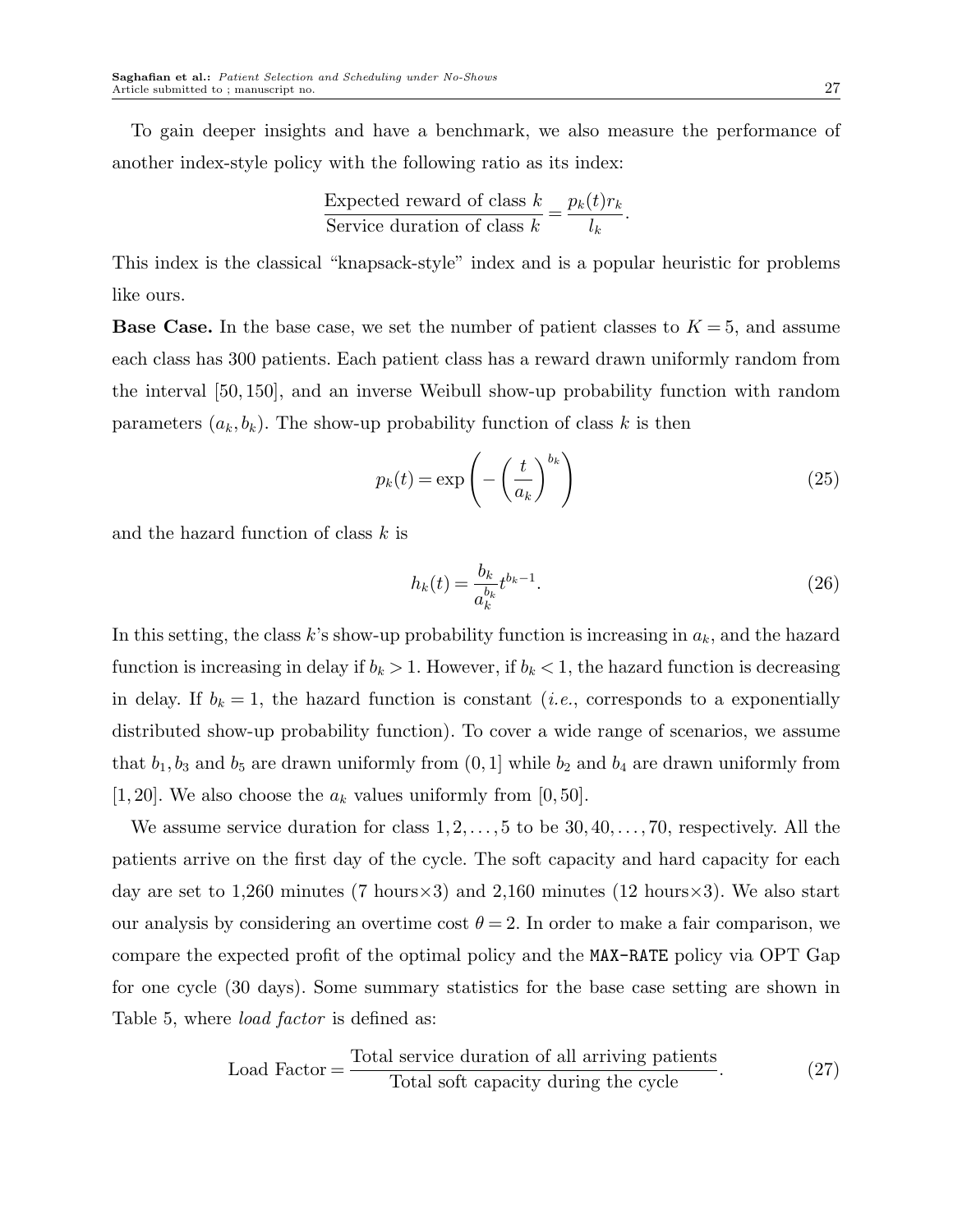| Total $#$ patients                                 | 1,500    |  |  |  |  |  |
|----------------------------------------------------|----------|--|--|--|--|--|
| Average service duration (mins)                    | 50       |  |  |  |  |  |
| Total soft capacity (mins)                         | 37,800   |  |  |  |  |  |
| Load Factor                                        | 198.41\% |  |  |  |  |  |
| hla 5<br>Summary statistics for the hase case set: |          |  |  |  |  |  |

Table 5 Summary statistics for the base case setting

The Effect of Load Factor. We start our sensitivity analyses by considering the effect of load factor. To examine this effect, we vary the number of arriving patients from 1,500 to 6,000 with a step size of 500 while keeping the populations of each class the same. The results are shown in Figure  $3(a)$ , which indicates that the surrogate OPT Gap drops from about 18% to as low as 5% as we increase the load factor from about 200% to 800%. This is due to the fact that, as the number of patients in each class increases, the MAX-RATE policy can identify the most profitable patient class more effectively. Notably, our policy outperforms the knapsack-style policy consistently across the entire range of load factors. These results suggest that our proposed MAX-RATE policy would likely be particularly effective for hospitals in which demand compared to the available capacity is high. As noted earlier, since Proton Therapy is a relatively new radiation technology with many advantages compared to traditional X-ray therapy most hospitals that offer it already face high demand compared to their capacity. Thus, we expect that the proposed MAX-RATE policy can offer significant benefits to many proton therapy centers.

The Effect of the Number of Patient Classes. To see the effect of the number of patient classes, we increase the number of classes from 5 to 25 with a step size of 5. In each increment, we keep the service duration of the 5 new classes as 30, 40, 50, 60, and 70, and the total number of patients unchanged to maintain the same load factor. The results presented in Figure 3(b) show that the surrogate OPT Gap increases only about 8% as the number of classes increases from 5 to 25. This indicates that the MAX-RATE policy is relatively robust to the number of patient classes. Finally, we observe a significantly better performance for the MAX-RATE policy compared to the knapsack-style index, an advantage that persists across the range of patient classes considered.

The Effect of No-Shows. Another factor that varies among hospitals is the no-show rate of patients. Specifically, some hospitals have a low number of no-shows while others face significant number of no-shows. To see the effect of no-shows, we decrease the parameter  $a_k$ in the show-up probability function for each class k by iteratively multiplying it by  $\alpha = 0.8$ (for a maximum number of five times). The results presented in Figure  $3(c)$  show that the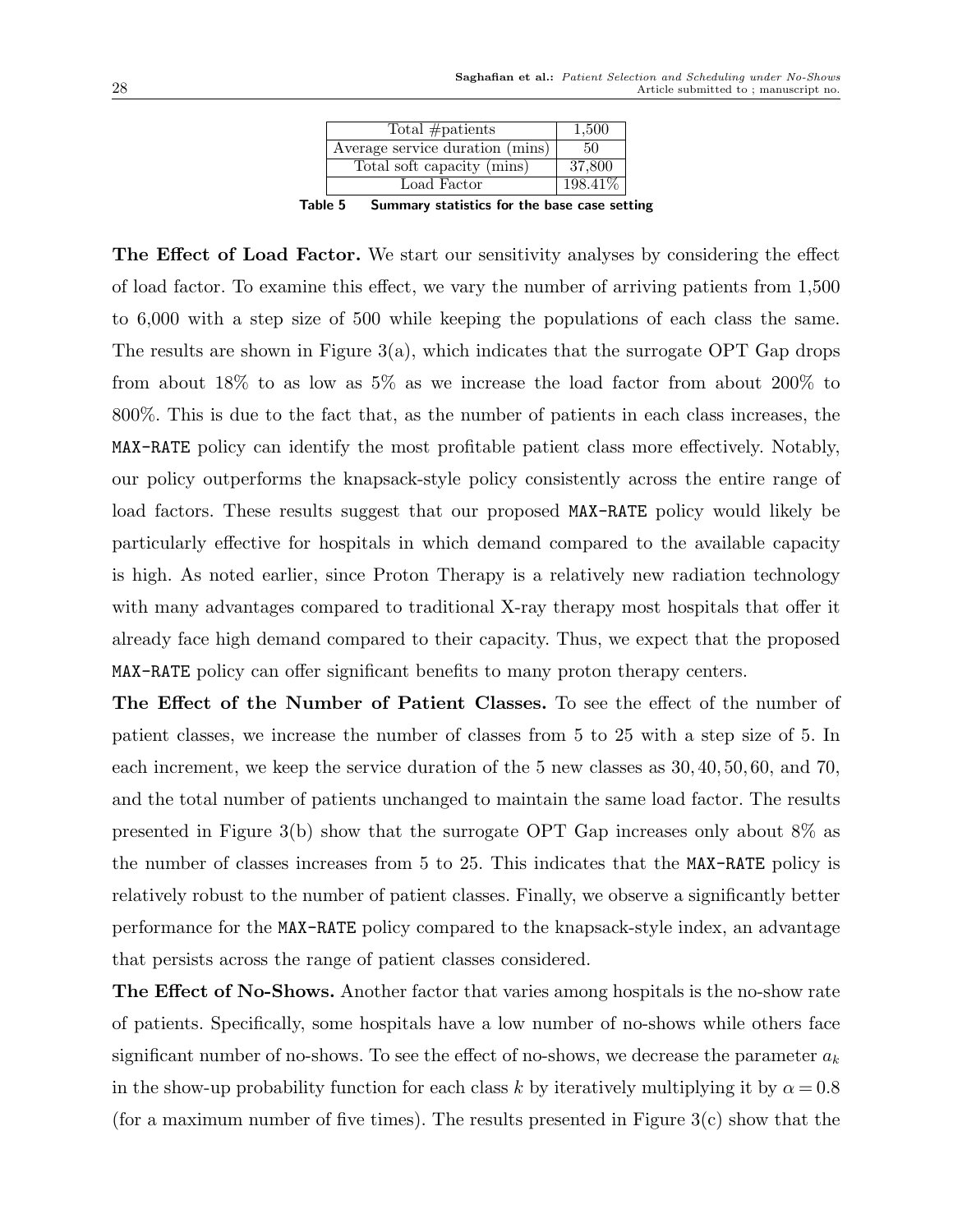surrogate OPT Gap decreases very slowly as the value of show-up probabilities decreases, which suggest that the MAX-RATE policy is relatively robust to high no-show probabilities. In addition, for small (large) no-show probabilities, we observe that the MAX-RATE policy yields a significant (modest) improvement over the knapsack-style index.

The Effect of Overtime Cost. The cost of overtime operations depends on various factors. As a result, there is a variation among hospitals in terms of the compensations and other expenses that they incur due to overtime operations. To examine the effect of the overtime cost (parameter  $\theta$ ), we increase it from 0 to 10 with a step size of 1. From the results presented in Figure 3(d), we observe that the surrogate OPT Gap first increases from 14% to 18% as  $\theta$  increases from 0 to 2. It then drops from 18% to 11%, and remains at 10% for any  $\theta \geq 5$ . This is because, when the overtime cost is sufficiently small, the loss due to overtime is also small. However, as the overtime cost increases, both the optimal policy and the MAX-RATE policy reduce the number of patients scheduled during overtime, which in turn shrinks the surrogate OPT Gap. Once the overtime cost exceeds a threshold, use of overtime operations becomes significantly costly, and thus, the surrogate OPT Gap remains constant for both policies. These findings match our earlier analytical results which state that the surrogate OPT Gap is larger when the value of  $\theta$  is moderate than when it is 0 or higher than some threshold  $\bar{\theta}$ . Importantly, our results also indicate that the MAX-RATE policy is robust to the overtime cost parameter. In sharp contrast, the knapsack-style index (which does not account for overtime) is highly sensitive and performers well only when the value of  $\theta$  is low.

## 6. Extension: Multiple Visits

Put together, our analysis and numerical experiments so far reveal that the MAX-RATE policy is an effective and yet easy-to-implement policy. Importantly, its strong performance is fairly robust to various factors that vary among hospitals  $(e.g.,$  utilization, number of patient classes, show-up probabilities, and overtime cost).

In this section, we showcase how one can readily generalize our policy to accommodate multiple visits, and perform numerical analysis that demonstrate that the MAX-RATE policy retains strong performance under this extension as well. To this end, suppose that class k patients require  $m_k$  visits. The vast majority of proton therapy protocols that include multiple visits, require them to occur on consecutive days. Thus, we assume that if a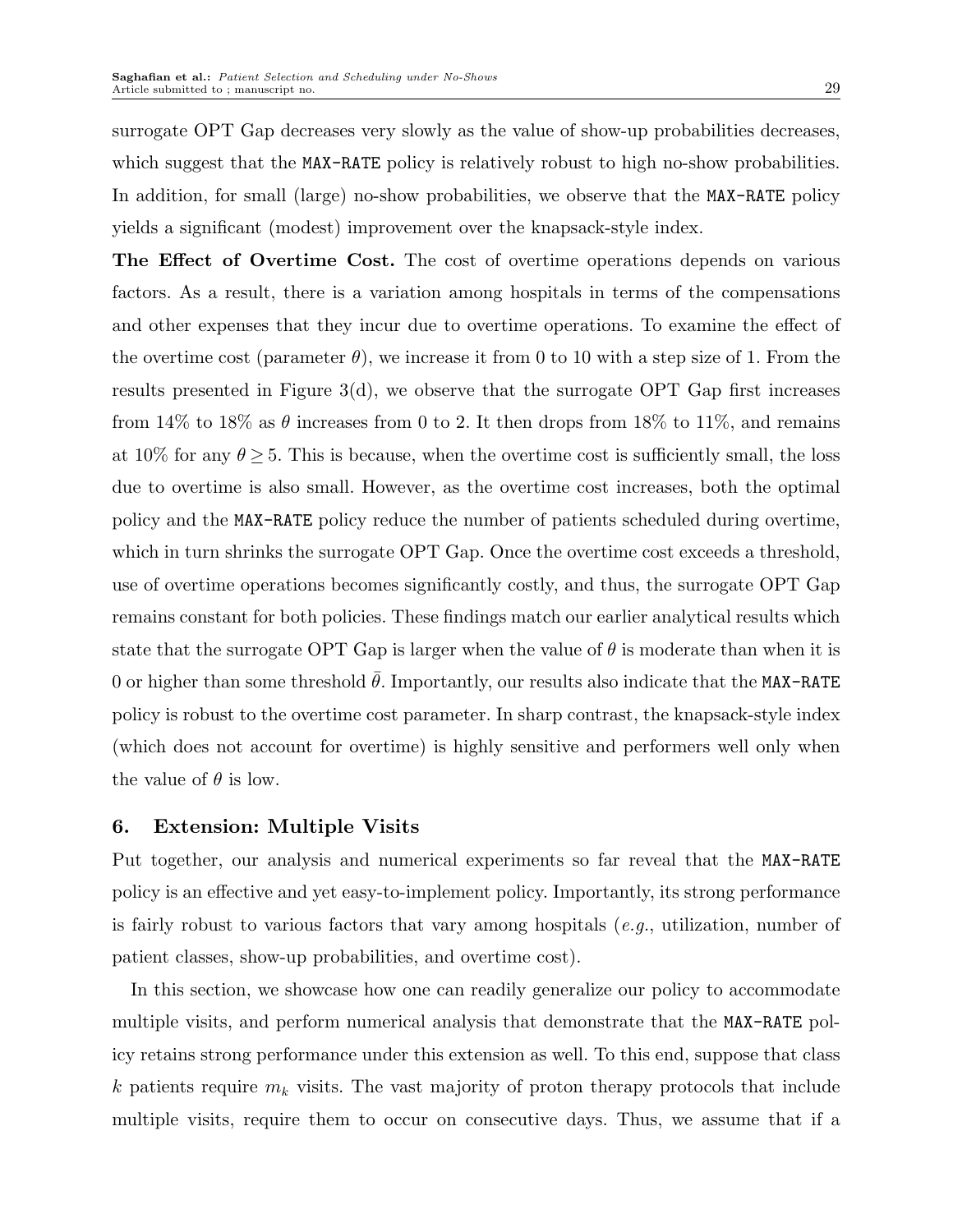

class k patient is scheduled to receive service at time period t, s/he will consume  $l_k$  time slots at time periods  $t, t + 1, \ldots, t + m_k - 1$ . Notably, this assumption is without loss of generality, and the algorithm can be extended in a straightforward manner if treatment protocols prescribe a different visit frequency. As we previously discussed, patients who show up for their first appointment, continue to do so for their subsequent appointments. The approximate profit maximization problem can thus be re-formulated as

maximize 
$$
\sum_{t \in [T]} \sum_{k \in [K]} p_k(t) r_k x_{k,t} - \theta \left[ \sum_{k \in [K]} p_k(t) l_k \sum_{\tau = \max\{1, t - m_k + 1\}}^t x_{k,\tau} - C \right]^+
$$
(28)  
subject to 
$$
\sum_{t \in [T]} x_{k,t} \leq \lambda_k \qquad \forall k \in [K]
$$
(29)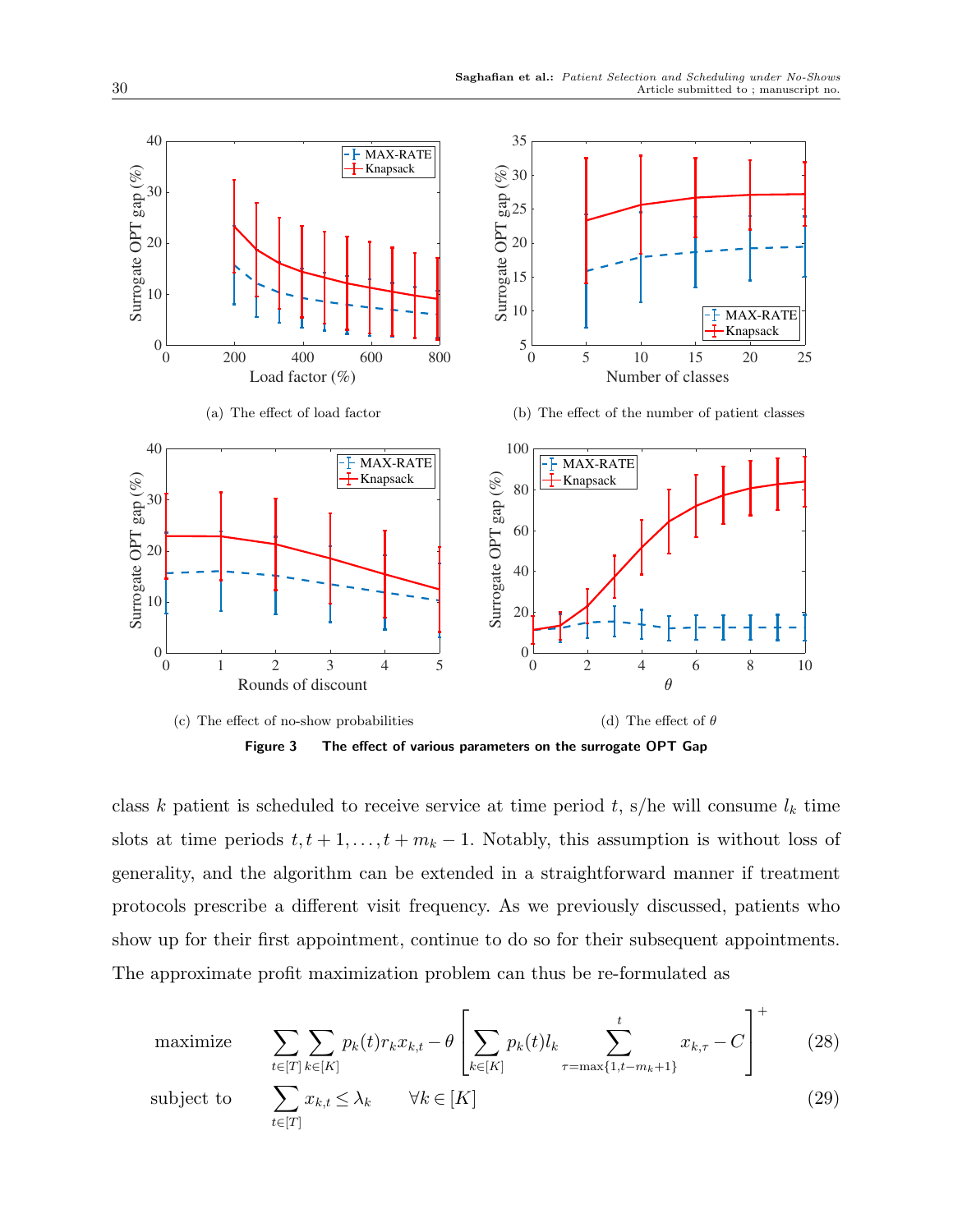$$
\sum_{k \in [K]} l_k \sum_{\tau = \max\{1, t - m_k + 1\}}^t x_\tau \leq \overline{C} \qquad \forall t \in [T]
$$
\n(30)

$$
x_{k,t} \in \{0, 1, \dots, N\} \qquad \forall k \in [K], \forall t \in [T]. \tag{31}
$$

Here, different than the single visit case, in computing the overtime of each time period, we have to take into account the patients scheduled in previous time periods. For example,  $\sum_{\tau=\max\{1,t-m_k+1\}}^{t} x_{k,\tau}$  is the number of class k patients that would show up on time period t. These include class k patients scheduled on time periods  $\max\{1, t - m_k + 1\}, \ldots, t$ .

To extend our MAX-RATE policy for this setting, we consider the following generalized policy, which we term MAX-RATE.M policy: for each time step  $t = 1, \ldots, T$ , the policy keeps track of the running expected total service durations  $C'(t), \ldots, C'(T)$  (all initialized to 0) for remaining time periods  $t, \ldots, T$ . It then computes the following index for time period  $t$  and each patient class  $k$  that has remaining patients

$$
k\text{th class index} := \frac{p_k(t)r_k}{m_k \cdot l_k} - \theta \left( \sum_{t'=t}^{t+m_k-1} \frac{[C'(t')+p_k(t')l_k - C]^+ - [C'(t')-C]^+}{m_k \cdot l_k} \right),
$$

and then schedules a patient from the class with the highest index value. This process runs until either the hard capacity constraint is met or scheduling any additional patient yields a negative index. Notably, this is a straightforward generalization of our previous index policy, whereby we just now account for the multiple visits that take place.

We numerically evaluate the MAX-RATE.M policy with the same setting as that of Section 5.2. In particular, we compare the surrogate OPT gap against a generalized knapsack-type index policy with the following ratio as its index:

Expected reward of class 
$$
k = \frac{p_k(t)r_k}{p_k \cdot l_k}
$$
.

We allow the number of visits of each class to be randomly sampled from the sets  $\{1, 2, \ldots, 2i + 1\}$  for  $i = 0, 1, \ldots, 9$ , so that the averaged load factor varies from about 198.41% to 1984.1% with a step size of 198.41%. The results, depicted in Figure 4, illustrate that MAX-RATE.M policy retains strong performance, and considerably outperforms the knapsack-type index policy. Also, we note that both policies' surrogate OPT gap decrease as the average number of visits per patient increases. This is because, as the average number of visits per patient increases, the problem gets gradually closer to a single-day setting, which is shown to enjoy a better performance guarantee in Theorem 3 in the Appendix.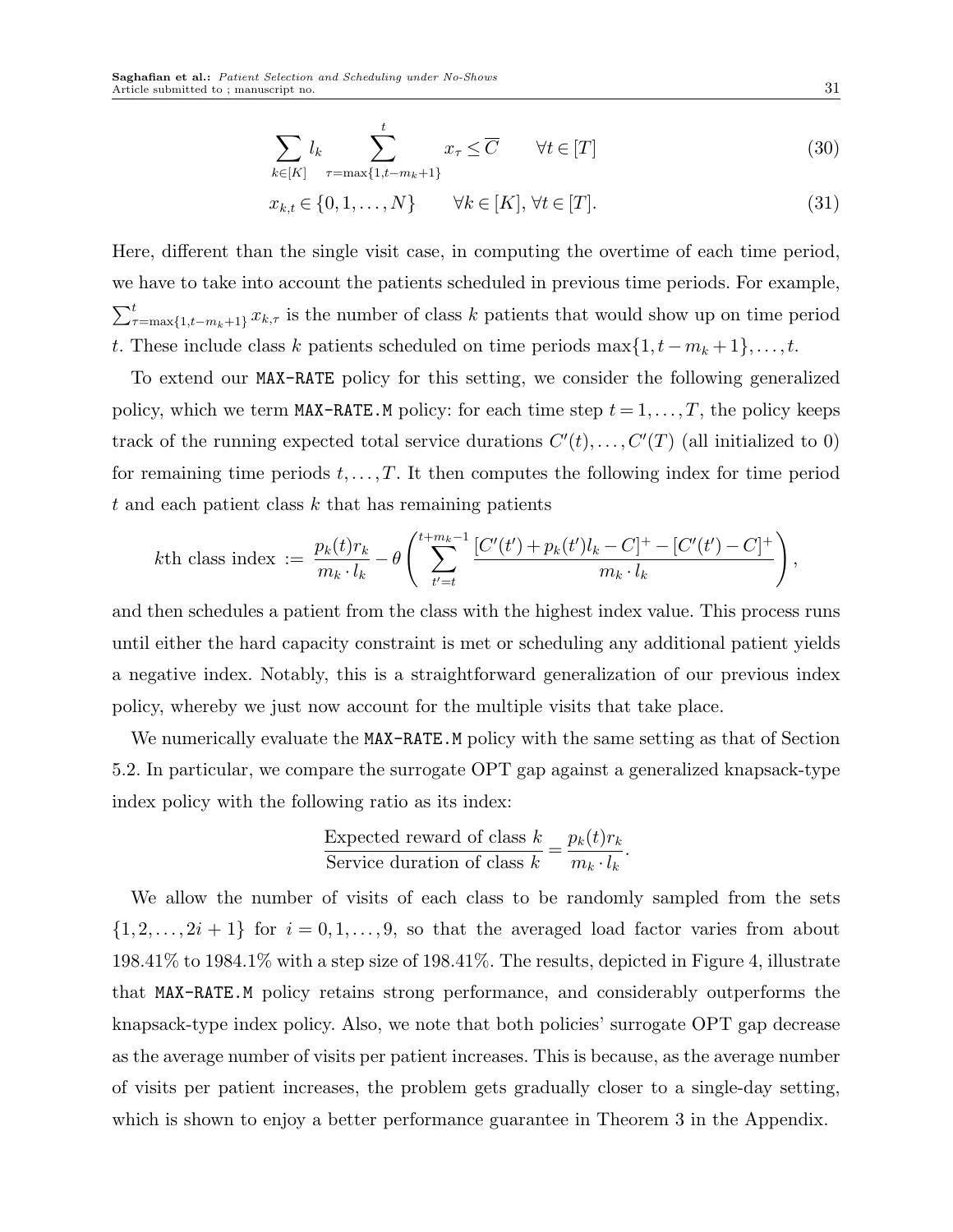Remark 1 (Inter-Day Waiting Cost). We note that our method could be extended to further include inter-day waiting cost (Truong 2005, Zacharias et al. 2021). Suppose each patient of class k has a deterministic and class-dependent inter-day waiting cost  $\nu_k$ . Then, we can modify the first term of (28) to  $\sum_{t\in[T]}\sum_{k\in[K]}p_k(t)(r_k-\nu_k)x_{k,t}$  to accommodate this.



Figure 4 The effect of multiple visits on the surrogate OPT Gap

#### 7. Conclusions

Adoption of new technologies enable firms in the healthcare sector to materially improve the quality of the service they offer. Because adoption often requires significant resources, healthcare organizations strive to utilize the available capacity as efficiently as possible. In this paper, motivated by the introduction of proton therapy—a new technology that provides superior treatment for many cancer patients—at our partner hospital (Massachusetts General Hospital, MGH), we studied the problem of admitting and scheduling patients for service in a way that addresses operational issues that arise in this context.

In particular, we presented a model of allocating service capacity in the presence of (a) patient- and time-dependent no-show behaviors, and (b) overtime operations. To make admission and scheduling decisions, we limited ourselves to simple and interpretable index rules that can be implemented in practice. We proposed a simple index policy, which balances the expected benefit from providing service to patients with the risk of overtime cost. For this policy, we derived analytical performance guarantees that compare favorably with existing results in the literature for the simpler class of generalized assignments problems.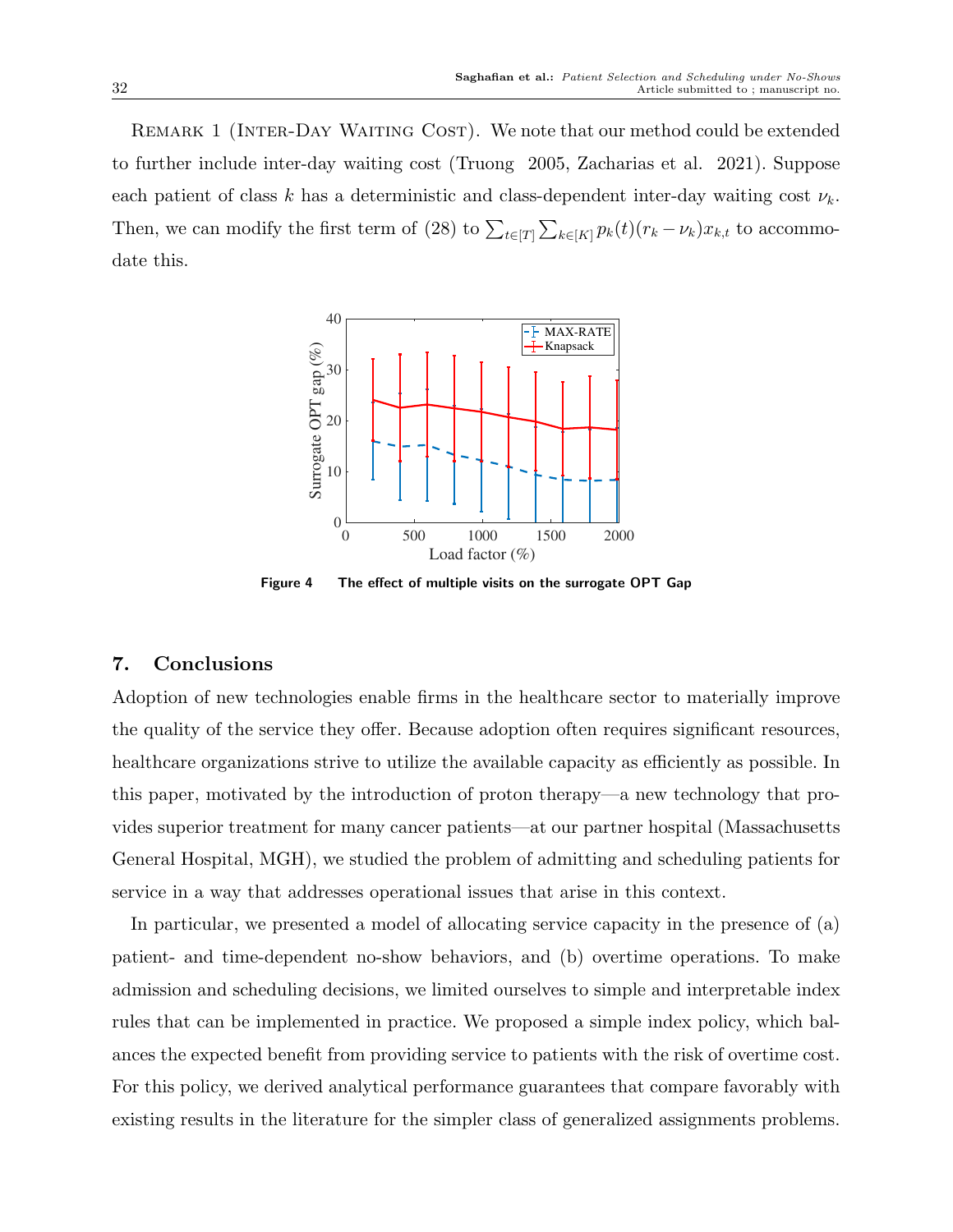Furthermore, we conducted in-depth numerical performance analyses using both empirical data from MGH and synthetic data. The analyses revealed that simple rules of the type we propose are capable of efficiently balancing performance and interpretability, and hence, are good candidates for use in practice. Specifically, we found that, while simple and interpretable, our proposed policy was able to (a) substantially improve upon current policies used at MGH, and (b) yield results that are not too far from being optimal. In addition, our results revealed that our proposed policy is robust to a variety of factors that are hard to estimate (e.g., no-show probabilities) and/or might vary from hospital to hospital (e.g., overtime cost, demand-to-capacity ratio, etc.). Thus, it offers a "one-size-fits-all" rule that can be robustly used in practice. Given the importance of devising simple, interpretable, and robust policies that can effectively allocate scarce capacity of new technologies to consumers, we hope that future research continues our efforts in this vein.

#### References

- Argon, N.T., Ziya, S., Righter, R. (2008). Scheduling impatient jobs in a clearing system with insights on patient triage in mass casualty incidents. Probability in the Engineering and Informational Sciences 22(3): 301–332.
- Begen, M., Queyranne, Q. (2011) Appointment Scheduling with Discrete Random Durations. Mathematics of Operations Research 36(2):240-257.
- Bertsimas, D., Farias, V., Trichakis, N. (2013). Fairness, efficiency, and flexibility in organ allocation for kidney transplantation. Operations Research 61(1): 73–87.
- Bortfeld, T., Chan, T.C.Y., Trofimov, A., Tsisiklis, J.N. (2008). Robust management of motion uncertainty in intensity-modulated radiation therapy. Operations Research 56(6): 1461–1473.
- Buyukkoc, C., Varaiya, P., Walrand, J. (1985). The  $c\mu$  Rule Revisited. Advances in Applied Probability 17(1) 237–238.
- Cayirli T., Veral E. (2003). Outpatient scheduling in health care: A review of literature. Production Oper. Management 12(4): 519-549.
- Chan, T.C.Y., Micic, V.V. (2013). Adaptive and robust radiation therapy optimization for lung cancer. European Journal of Operational Research 231(3): 745–756.
- Chan, C.W., Farias, V.F., Escobar G. (2015). The impact of delays on service times in the intensive care unit. Columbia Business School, Working Paper.
- Chan, C.W., Green, L.V., Lu, Y., Leahy, N., Yurt, R. (2013). Prioritizing burn-injured patients during a disaster. Manufacturing and Service Operations Management 15(2): 170–190.
- Chekuri C., Khanna S. (2006). A Polynomial Time Approximation Scheme for the Multiple Knapsack Problem. SIAM Journal on Computing 35(3), 713–728.
- Cohen R., Katzir L., Raz D. (2006). An Efficient Approximation for the Generalized Assignment Problem. Information Processing Letters 100, 162–166.
- Diamant, A., Milner, J., Quereshy, F. (2018). Dynamic Patient Scheduling for Multi-Appointment Health Care Programs. Production and Operations Management, 27(1), 58–79.
- Feige U, Vondrák J. (2006). Approximation algorithms for combinatorial allocation problems: Improving the factor of 1 − 1/e. Proc. 47th Annual Symposium on Foundations of Computer Science. (ACM, New York), 667–676.
- Feige U, Mirrokni V., Vondrák J. (2011). Maximizing Non-monotone Submodular Functions. SIAM J. on Computing.
- Feldman J., Liu N., Topaloglu H., Ziya S. (2014). Appointment Scheduling Under Patient Preference and No-Show Behavior. Operations Research 62(4) 794–811.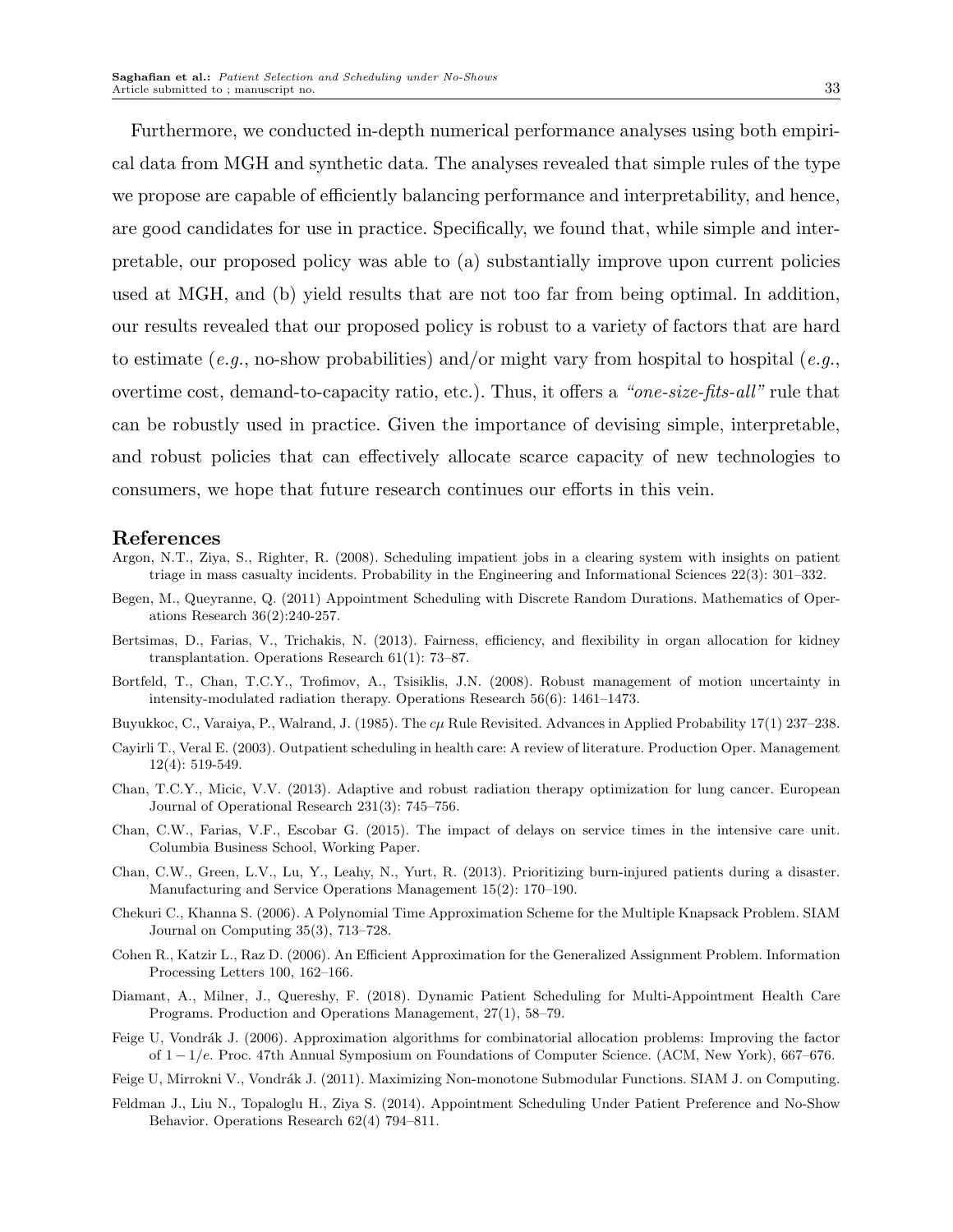- Feldman M., Naor J., Schwartz R. (2011). A unified continuous greedy algorithm for submodular maximization. Proc. 2011 IEEE 52nd Annual Sympos. Foundations Comput. Sci. (IEEE, Piscataway, NJ), 570–579.
- Fleischer L., Goemans M., Mirrokni V., Sviridenko M. (2006). Tight Approximation Algorithms for Maximum General Assignment Problems. Proc. 17th Annual ACM-SIAM Symposium on Discrete Algorithm. (SIAM, Philadelphia), 611–620.
- Gupta D., Denton B. (2008). Appointment scheduling in health care: Challenges and opportunities. IIE Trans. 40(9):800–819.
- Hassin, R, Mendel S (2008). Scheduling arrivals to queues: A single-server model with no-shows. Management Science.
- Helm, J. E., Van Oyen, M. P. (2014). Design and optimization methods for elective hospital admissions. Operations Research, 62(6), 1265–1282.
- Horel T. (2015). Notes on Greedy Algorithms for Submodular Maximization.
- Kaandorp, G. C., Koole G. (2007). Optimal outpatient appointment scheduling. Health Care Management Science 10(3) 217–229.
- Khuller, S., Moss, A., Naor, J. 1999. The Budgeted Maximum Coverage Problem. Information Processing Letters.
- Kong, Q., Li, S., Liu, N., Teo, C.P., Yan, Z. 2019. Appointment Scheduling Under Time-Dependent Patient No-Show Behavior. Management Science (forthcoming).
- Korula, N., Pal, G. (2009). Algorithms for Secretary Problems on Graphs and Hypergraphs. Proceedings of the 36th Internatilonal Collogquium on Automata, Languages and Programming: Part II Pages 508–520.
- Krause, A., Guestrin, C. (2005). A Note on the Budgeted Maximization of Submodular Functions. http://reportsarchive.adm.cs.cmu.edu/anon/cald/CMU-CALD-05-103.pdf.
- Kulik A., Shachnai H., Tamir T. (2013). Approximations for Monotone and Nonmonotone Submodular Maximization with Knapsack Constraints. Mathematics of Operations Research 38(4): 729–739. https://doi.org/10.1287/moor.2013.0592.
- LaGanga, L., Lawrence S. R. (2012). Appointment overbooking in health care clinics to improve patient service and clinic performance. Production and Operations Management 21(5): 874–888.
- Lee, J., Mirrokni V., Nagarajan V., Sviridenko M. (2009). Non-Monotone Submodular Maximization under Matroid and Knapsack Constraints. Proc. 41st Annual ACM Symposium on Theory of Computing: 323–332.
- Liu, N., Ziya, S., Kulkarni, V. (2009) Dynamic Scheduling of Outpatient Appointments Under Patient No-Shows and Cancellations. Manufacturing & Service Operations Management 12(2):347-364.
- Luo, J., V. G. Kulkarni, S. Ziya. (2012). Appointment scheduling under patient no-shows and service interruptions. Manufacturing and Service Operations Management 14(4): 670–684.
- Master, N., Chan, C.W., Bambos, N. (2016). Myopic policies for non-preemptive scheduling of jobs with decaying value. Probability in the Engineering and Informational Sciences 1–36. doi: 10.1017/S0269964816000474.
- Patrick, J., Puterman, M., Queyranne, M. (2008) Dynamic Multipriority Patient Scheduling for a Diagnostic Resource. Operations Research 56(6):1507-1525.
- Saghafian, S., Hopp, W.J., Van Oyen, M.P., Desmond, J.S., Kronick, S.L. (2014). ComplexityAugmented Triage: A Tool for Improving Patient Safety and Operational Efficiency. Manufacturing and Service Operations Management 16 (3): 329–345
- Saghafian S., Kilinc, D., S.J. Traub (2019). Dynamic Assignment of Patients to Primary and Secondary Inpatient Units: Is Patience a Virtue? Working Paper, Harvard University (HKS Working Paper No. RWP17-010).
- Saure, A., Begen, M., Patrick J. (2020). Dynamic multi-priority, multi-class patient scheduling with stochastic service time., European Journal of Operational Research, Volume 280, Issue 1, 2020, 254–265,
- Schaefer, M (1976). Note on the k-Dimensional Jensen Inequality. The Annals of Probability Vol. 4, No. 3, pp. 502-504.
- Simic, S. (2009). On An Upper Bound for Jensen's Inequality. Journal of Inequalities. Pure and Applied Mathematics.
- Truong, V.-A. (2005). Optimal advance scheduling. Management Science 61(7) 1584–1597.
- Wang, W. Y., Gupta, D. (2014). Nurse absenteeism and staffing strategies for hospital inpatient units. Manufacturing and Service Operations Management, 16(3), 439–454.
- Zacharias, C., Liu, N., Begen, M.A. (2021). Dynamic inter-day and intra-day scheduling. Working Paper.